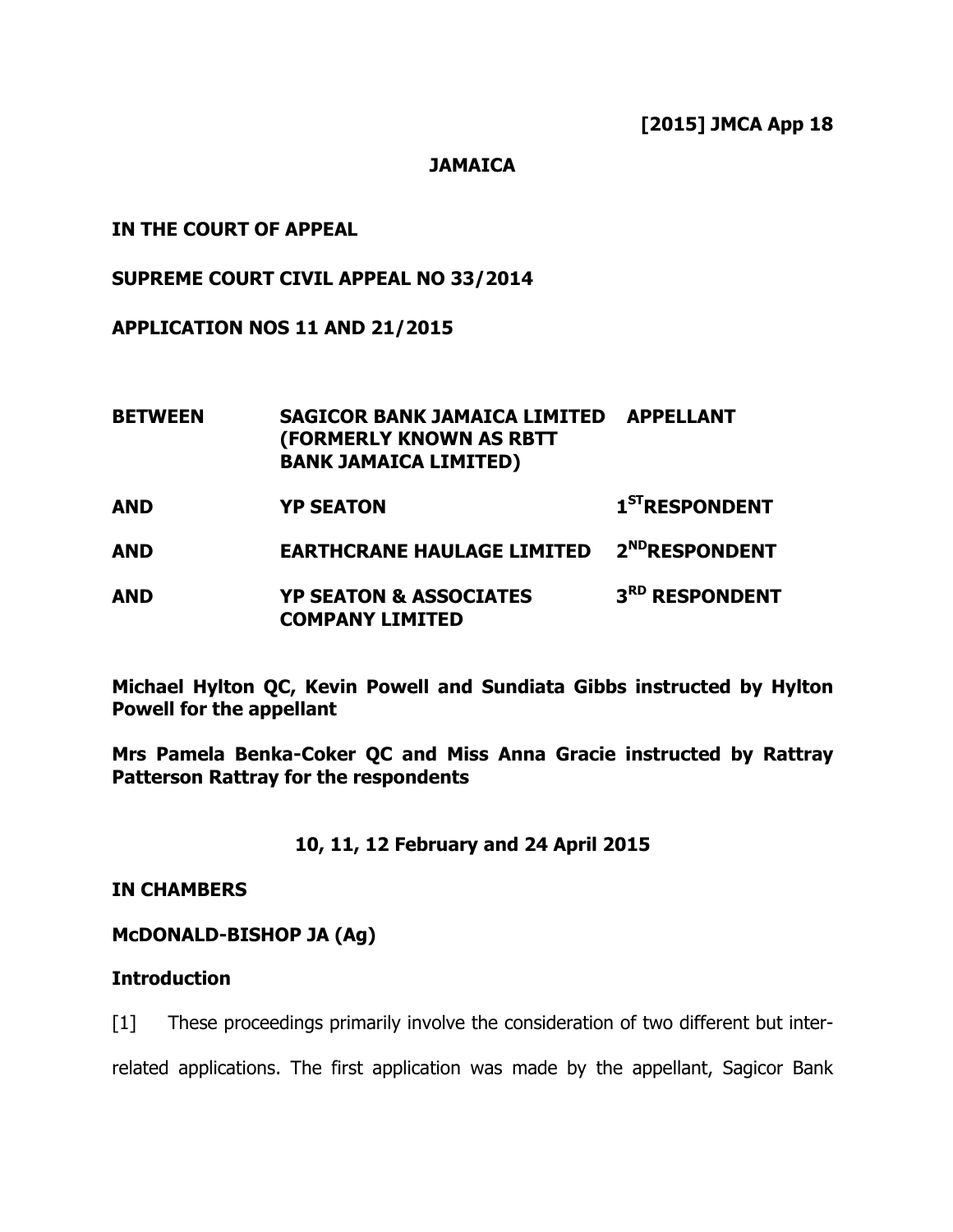Jamaica Limited ("Sagicor"), formerly known as RBTT Bank Jamaica Limited ("RBTT"), for a stay of execution of the judgments of Sykes J granted in favour of the respondents (the "Seaton Parties") on 17 March and 24 September 2014. Emanating from that application for stay of execution was a preliminary issue that was raised for consideration by the Seaton Parties as to whether Sagicor had the requisite *locus* standi to make the application. The second application was brought by the Seaton Parties for the court to strike out or to rule as inadmissible an affidavit of Devon Rowe that was filed by Sagicor in support of its application for the stay.

[2] At the end of the consideration of the respective applications, I made the following orders:

- A. On the preliminary issue as to the *locus standi* of Sagicor:
	- "(1) From the date hereof, the name of the appellant shall be changed from RBTT Bank Jamaica Limited to Sagicor Bank Jamaica Limited.
	- (2) All documents filed in the name of Sagicor Bank Jamaica Limited as appellant up to today's date are permitted to stand."

B. On the Seaton Parties' application to strike out the affidavit of Devon Rowe:

"The respondents' application to strike out the affidavit of Devon Rowe filed on 6 February 2015 is refused."

- C. On Sagicor's application for stay of execution:
	- "(1) The orders of Sykes J made on 17 March 2014 and 24 September 2014 are stayed pending the determination of the appeal.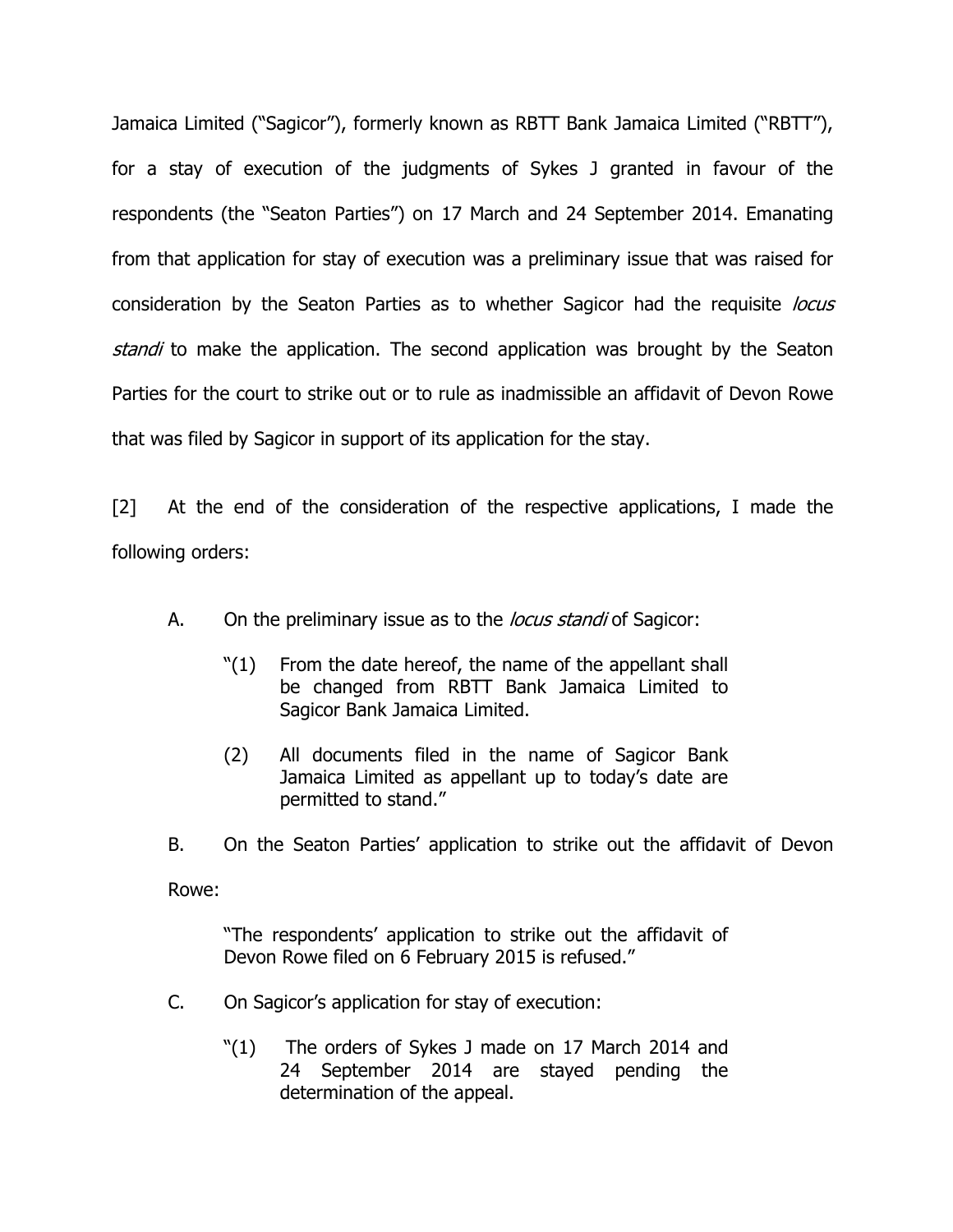## (2) Costs shall be costs in the appeal."

After making those orders, I promised to reduce my reasons for so doing in writing. This is a fulfillment of that promise.

## **The background**

[3] The dispute between the parties that has led to these proceedings has had a long and tumultuous journey through the courts for over two decades and its resolution, from all indications, is not yet close in sight. Its sojourn in the courts commenced in 1993, being roughly 22 years ago, when Eagle Commercial Bank ("Eagle") commenced proceedings in the Supreme Court against the Seaton Parties in a claim numbered CL 1993/E083 ("the Bank's claim") in which it sought to recover money it claimed it had erroneously overpaid to their accounts. Eagle claimed recovery of the overpayments with interest and a declaration that it was lawfully entitled to debit the sum of \$15,254,583.69 from accounts standing in the name of YP Seaton, the 1<sup>st</sup> respondent. Before filing the claim, Eagle had also frozen several of Mr Seaton's personal accounts.

[4] Mr Seaton, thereafter, commenced proceedings against Eagle in a subsequent claim numbered CL 1993/S252 ("the Seaton claim") in which he claimed that Eagle had wrongly frozen five foreign currency accounts standing in his name. He claimed for payment of the principal sums in those accounts with interest, damages and an account in relation to the five accounts. Mr Seaton claimed for an account on the basis that although Eagle had repaid some of the money it had frozen, he is not sure if he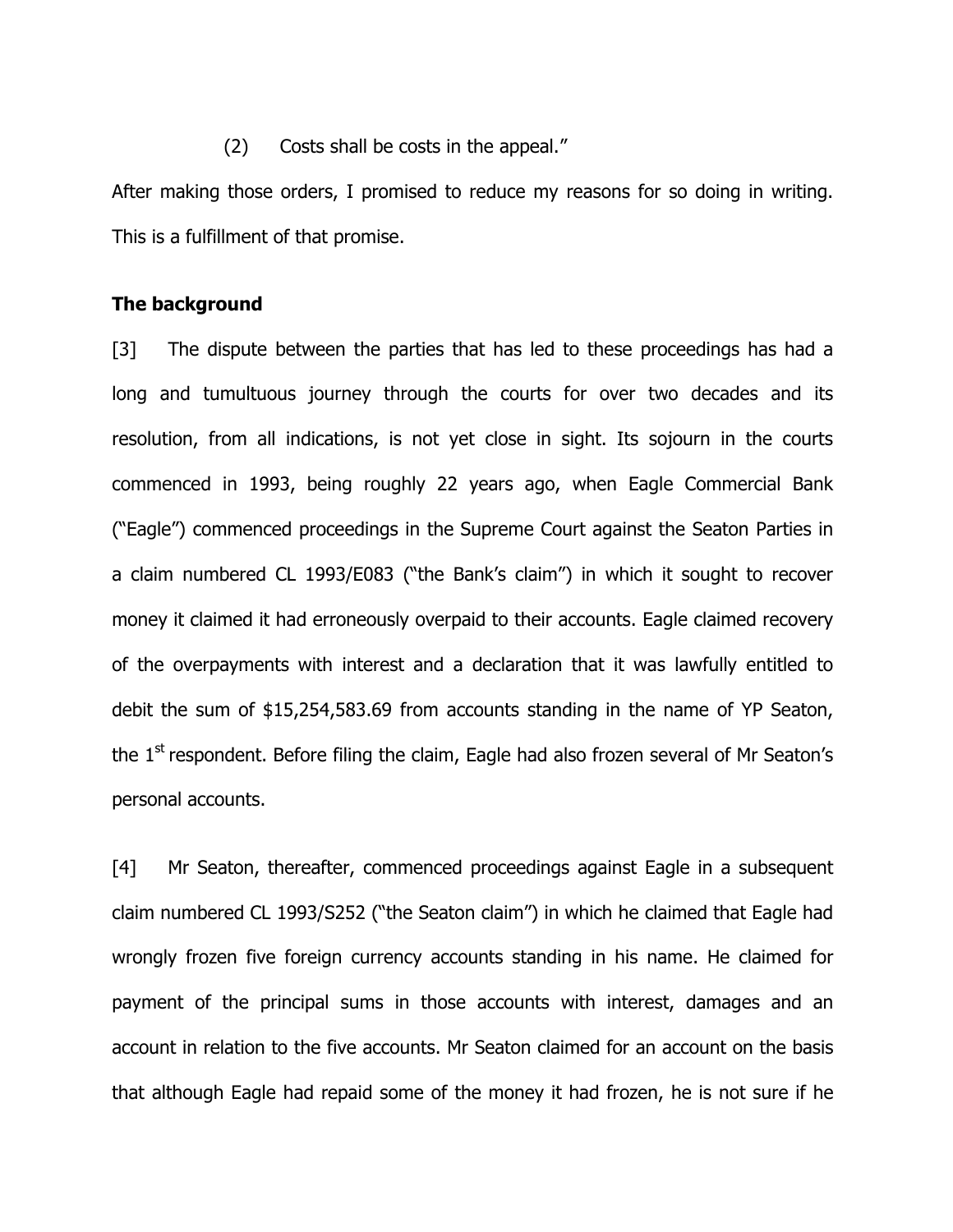had received all of it inclusive of interest. He, therefore, claimed for all the sums found due and owing to him after the taking of the account.

[5] By an order of the court the two claims were eventually consolidated. Also, before the trial of the claims commenced, RBTT (which will at times be referred to as "the Bank") was eventually substituted for Eagle as the claimant on the Bank's claim and as the defendant on the Seaton claim.

[6] After a few interlocutory applications, the trial of the consolidated claims commenced before Sykes J. By a judgment entered on 17 March 2014, Sykes J refused to grant the declarations sought on the Bank's claim that it was entitled to debit the sum of \$15,254,583.69 from Mr Seaton's account and he, instead, ordered that the Bank is to repay that sum with interest. On the Seaton claim, he also entered judgment for Mr Seaton and ordered, inter alia, an account to be taken by the registrar of the Supreme Court and that the Bank is to pay to Mr Seaton any sum that was found due and owing to him by the registrar with interest. He ordered too that the sum ultimately found by the registrar to be due and owing to Mr Seaton is to be taken as final.

[7] Sykes J, after a post-judgment hearing that was conducted to consider, among other things, the question of the basis on which interest should be calculated and paid on the sums found due and owing by the registrar, ordered by the second judgment of 24 September 2014 that the interest to be paid by the Bank is to be monthly compound interest at 27.3%. He also ordered, among other things, specific disclosure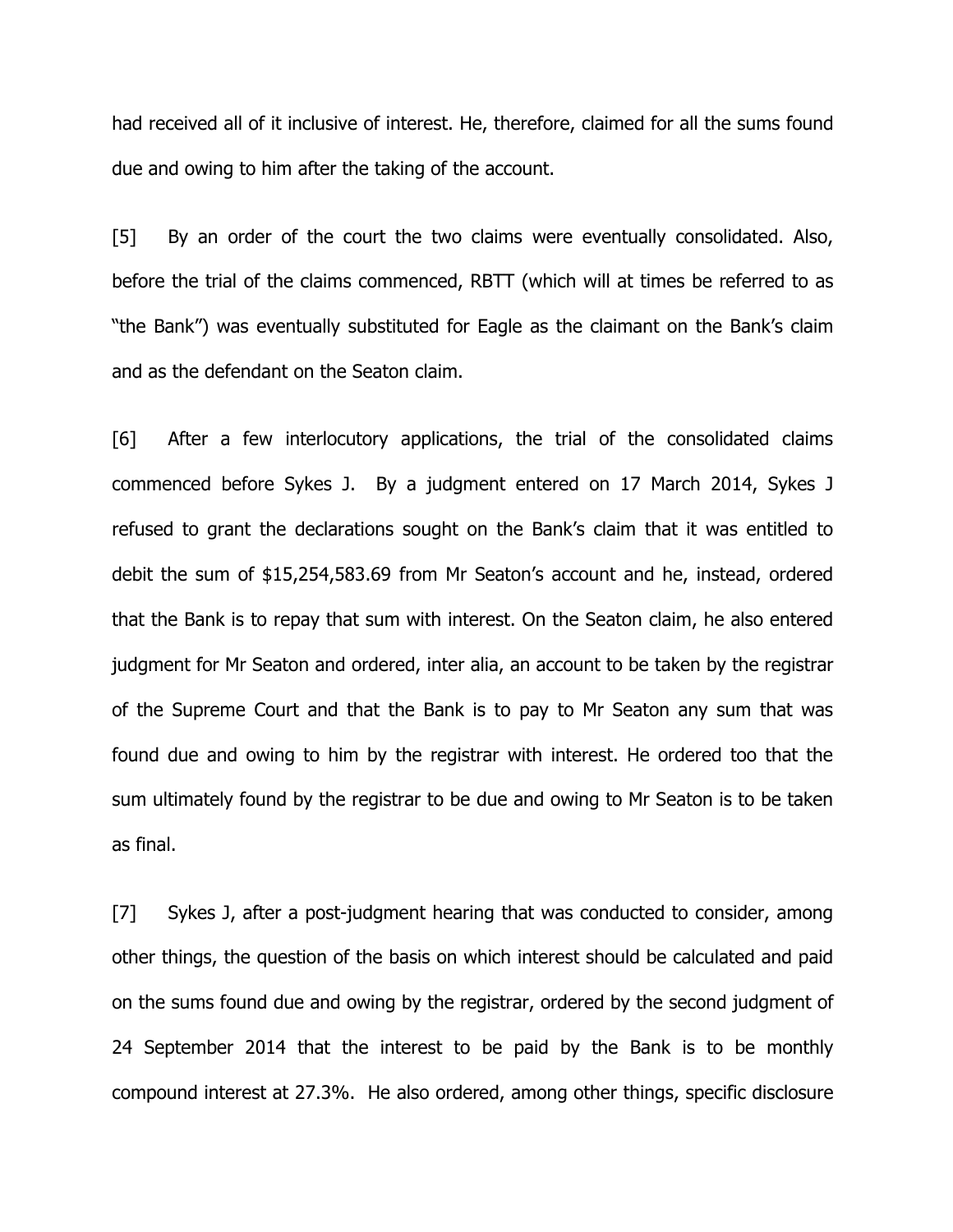to be made by the Bank and the payment by it of indemnity costs, interests on costs as well as interim costs.

[8] Sykes J granted a stay in relation to the payment of the sum of \$15,254,583.69 but did not stay the other aspects of the judgments. Consequently, the accounting exercise commenced in the Supreme Court with the Seaton Parties submitting, for the purposes of the accounting, a summary of calculation of their claim for principal and interest as being somewhere in the region of four billion dollars. This was arrived at after a computation done on the basis of compound interest at the rate that was stipulated by the learned trial judge.

[9] An appeal was subsequently filed by RBTT challenging the orders contained in the two judgments of Sykes J on numerous grounds. Sagicor later filed its application for a stay of execution of both judgments pending the hearing of the appeal with which these proceedings are concerned. It was the entry of Sagicor's name on the record for the purposes of the application for the stay that led to a dispute between the parties that had to be resolved as a preliminary issue on the hearing of the substantive application for the stay.

### **Preliminary issue: locus standi of Sagicor to apply for stay of execution**

[10] With respect to the preliminary issue raised by the Seaton Parties as to the locus standi of Sagicor to apply for the stay of execution, I concluded that Sagicor has locus standi in the matter and is thus a proper party to bring the appeal against the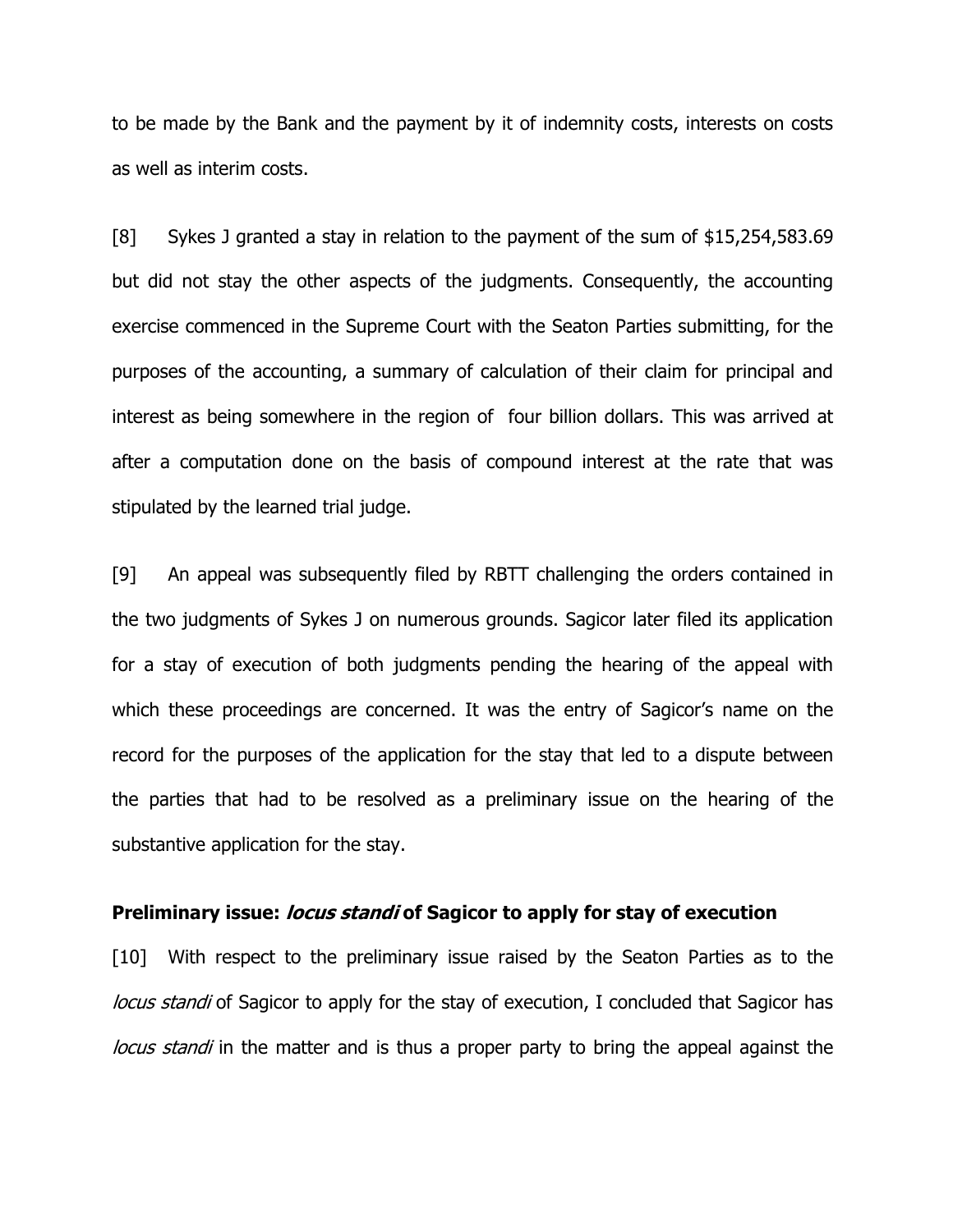judgments of Sykes J and to apply for stay of execution of them.The reasons that have led me to that conclusion will now be discussed.

## **Reasoning**

[11] Sagicor, without applying for permission to amend the name of the claimant on the Bank's claim and of the defendant on the Seaton claim from RBTT to Sagicor, filed the application to this court for a stay of execution in its name but indicating that it was formerly known as RBTT. The Seaton Parties took the point that Sagicor was without *locus standi* in the proceedings before this court and that its application should be dismissed. The Seaton Parties pointed to the history of the proceedings and noted that RBTT had ceased to exist since 2011.

[12] It would mean then, on the argument of the Seaton Parties, that the case would have proceeded in the court below since 2011 without a proper party to the claims, that is, no claimant on the Bank claim or defendant on the Seaton claim. When the Seaton Parties' contention is taken to its logical conclusion, it would mean that when Sykes J entered judgment in 2014, the party against whom judgment was entered would have no longer existed and there was no party substituted for it or added to carry on the proceedings in its stead. It follows then that there would have been no known existing judgment debtor against whom the judgments could be enforced.

[13] Despite the position taken by the Seaton Parties that RBTT no longer existed and the state of affairs that would have resulted from such a situation, the matter concerning RBTT's standing as an existing party was not conclusively settled before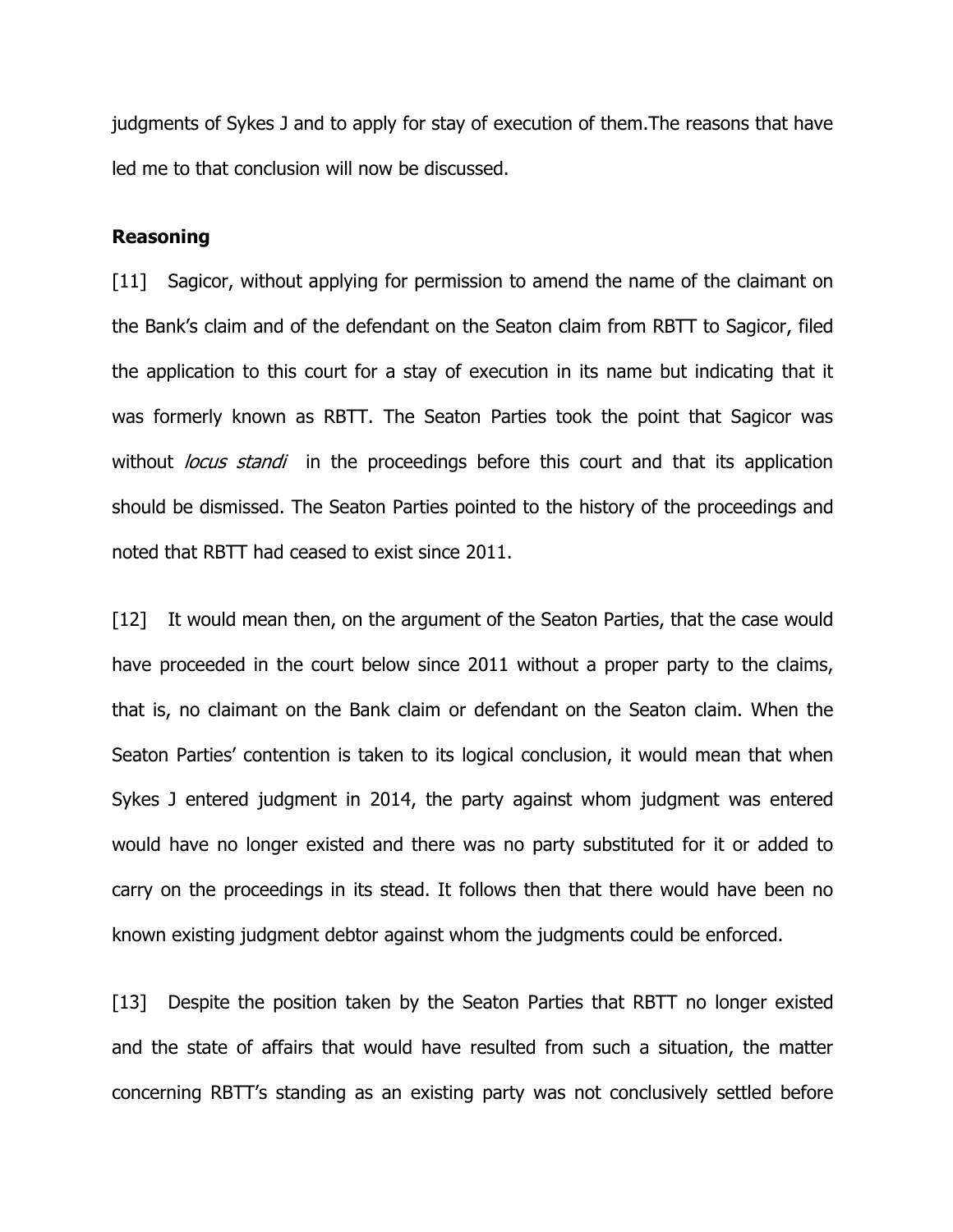judgment. Sykes J, instead, made a post–judgment order for specific disclosure upon the application of the Seaton Parties that, inter alia, sought to ascertain whether Sagicor was the proper successor of RBTT in the matter. It was that controversy that had commenced below as to Sagicor's standing in the matter that persisted up to this court. It was, therefore, necessary for the *locus standi* of Sagicor before this court to be established before any further step could be taken in the proceedings in order to treat with the issues arising on appeal.

[14] In embarking on an examination of that vexed question of Sagicor's locus standi in the proceedings on appeal, I formed the view that final judgment having been entered by the trial judge on the claims in question with the appellate jurisdiction now having been invoked to treat with the judgment, the Supreme Court would have been functus officio to determine the *locus standi* of the parties to the appeal. I concluded that this court would be the proper forum to treat with that question. I could find no legal or practical basis, and none was pointed out to me, for the matter to be sent back to the Supreme Court for that court to make a determination as to the proper parties for the purposes of the appeal. It was against that background that I undertook an examination of the question whether Sagicor should be allowed to stand as a party in the proceedings before this court.

### **The connection between RBTT and Sagicor**

[15] The starting point in my analysis of the question was to ascertain the connection between RBTT, whose name stood on the record at the time the judgments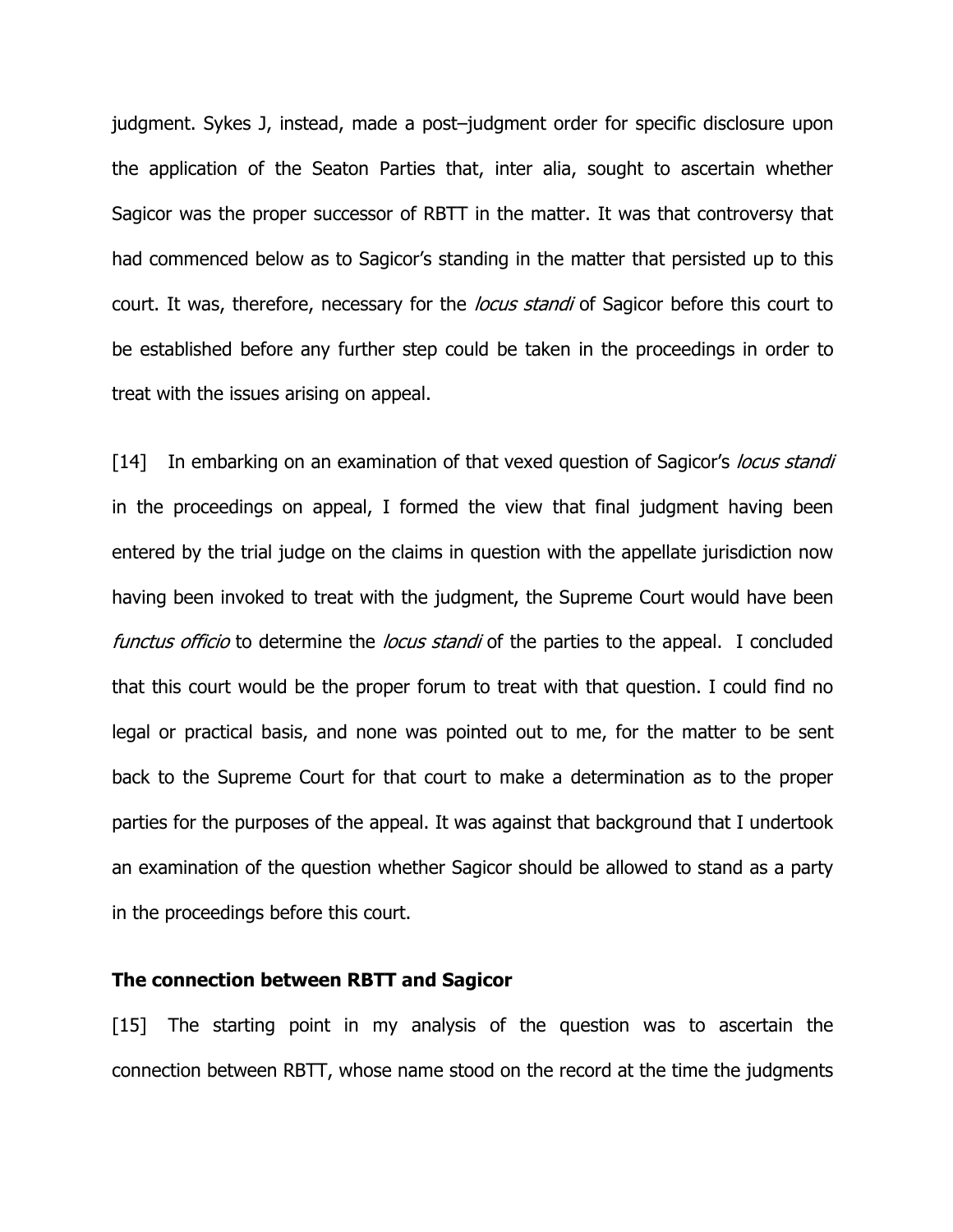in question were entered, and Sagicor who is the applicant for the stay. In this regard, the evidence revealed that Eagle, the original party to the proceedings, was merged with Jamaica Citizens Bank Limited and other banks to form Union Bank of Jamaica Limited("Union Bank") as a result of the financial sector meltdown of the 1990's. The Financial Sector Adjustment Company Limited ("FINSAC") owned the majority shares of Union Bank. RBTT International later acquired from FINSAC its shares in Union Bank and started operations as RBTT Jamaica Limited. It was that acquisition that resulted in RBTT later becoming a party to the proceedings in lieu of Eagle.

[16] On 15 June 2011, RBTT changed its name to RBC Royal Bank (Jamaica) Limited ("RBC"). Although the Bank ceased to exist in the name RBTT, the records of the court were never changed to reflect the change of name to RBC. On 26 June 2014, by a further Certificate of Incorporation of Change of Name, the name RBC was changed to Sagicor. What was effected, therefore, was a series of change of names from RBTT to Sagicor. By the time RBC was changed to Sagicor, the judgment of Sykes J of 17 March 2014 had already been entered in the name of RBTT. Also, while the name of RBTT was changed to Sagicor in June 2014, the judgment of 24 September was entered in the name of RBTT and the appeal was filed in that name and not the new name Sagicor.

[17] Mr Hylton QC for Sagicor demonstrated, by reference to evidence placed before this court by the Seaton Parties, that Sagicor is, indeed, RBTT by virtue of the change of name. He pointed to the affidavit evidence of Mr Seaton, filed in these proceedings,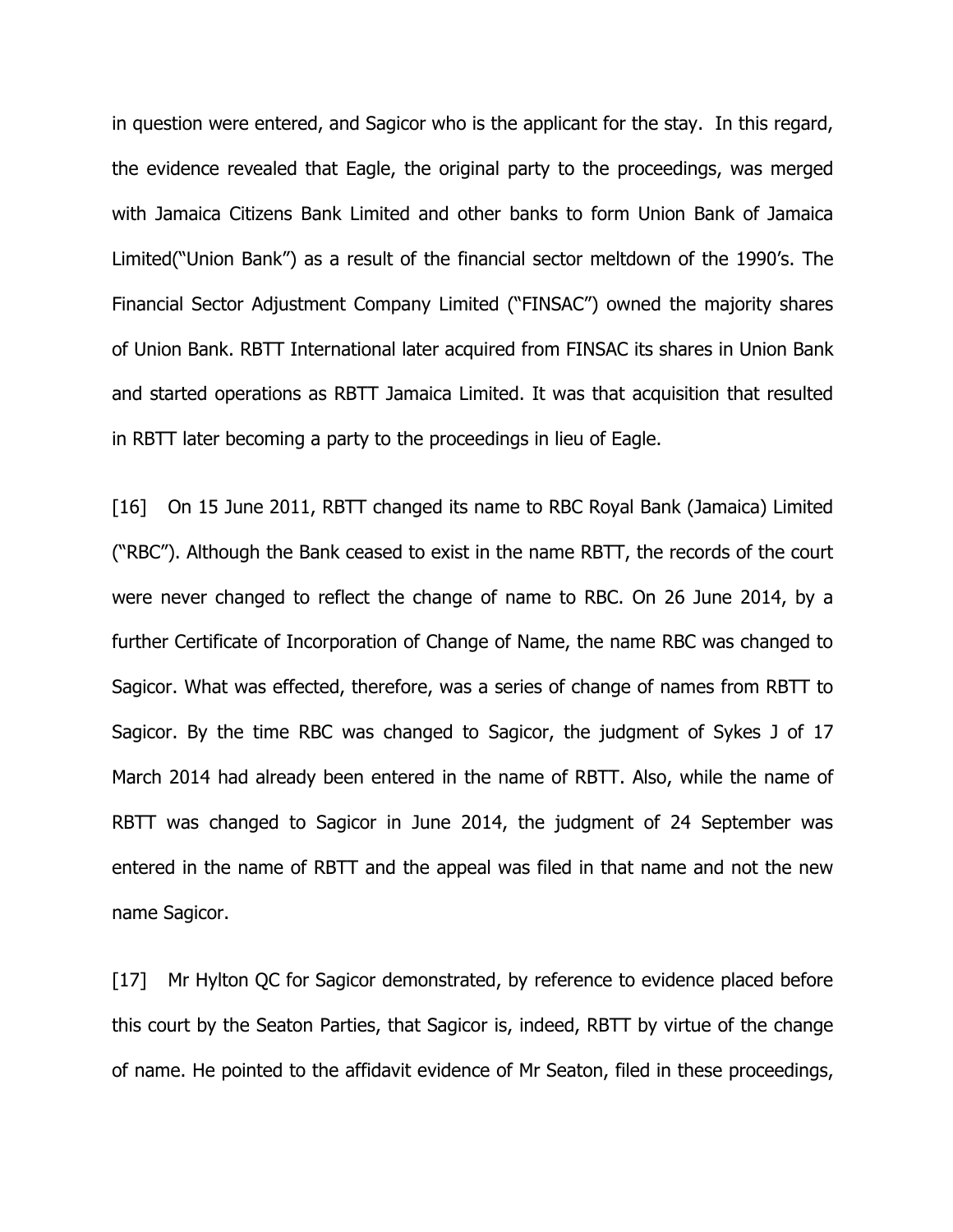that exhibited the Certificates of Change of Name of RBTT to RBC and then to Sagicor. Those certificates evidencing the change of names do show, unquestionably, that Sagicor is "formerly RBTT".

[18] Learned Queen's Counsel also pointed to the application that was made in the court below by RBTT's former attorneys-at-law to substitute the name 'Sagicor' for RBTT. The application stated that:

> "[D]espite the name change, the entity formerly known as RBTT Bank Jamaica Limited, then RBC Royal Bank Jamaica Limited, remains a legal corporate entity, having the same Tax Registration Number and Company Number. This state of affairs remains with the change of name to Sagicor Bank Jamaica Limited."

[19] The affidavit evidence of Ky-Ann Taylor, legal counsel for Sagicor, filed in the proceedings has chronicled in detail the history of the change of name. These documents were all served on the Seaton Parties and so it could not at all be said that they had been taken by surprise about any of the matters relating to the change of name from RBTT to Sagicor. Therefore, the unchallenged evidence produced by Sagicor was clear that what had been effected was a change of name and nothing else. It is, therefore, established, indisputably, on clear and credible evidence that Sagicor is RBTT's new name.

#### **Legal effect of a change of name**

[20] Mr Hylton argued that on the basis of this evidence and section 17(5) of the Companies Act there would have been no need for an application to have been made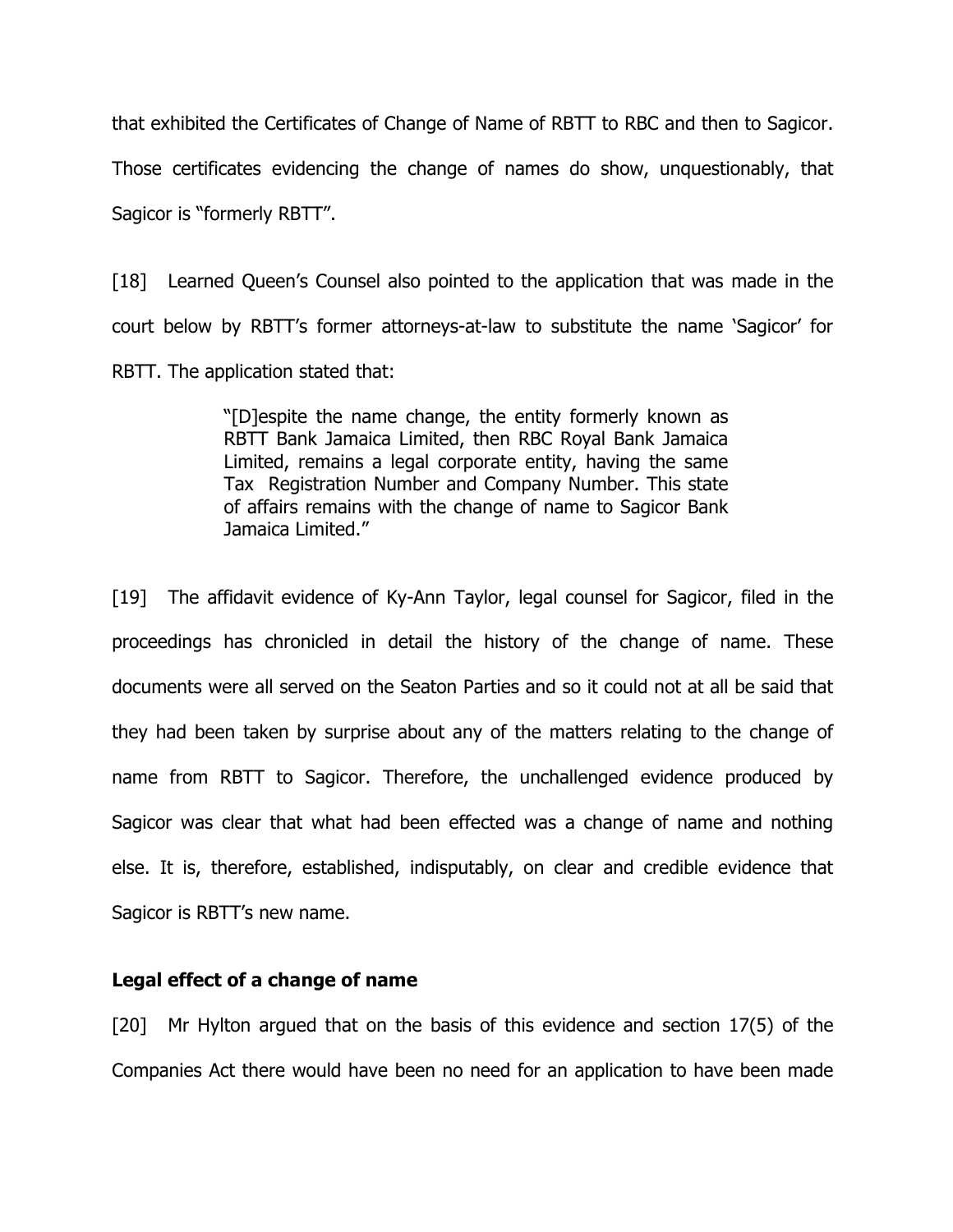to substitute Sagicor as a party to the proceedings. The application to do so which was filed in the court below (but not pursued) was unnecessary, he said. Section 17(5) of the Companies Act provides:

> "**The change of name shall not affect any rights or obligations of the company or body, or render defective any legal proceedings by or against it, and any legal proceedings that might have been continued or commenced against it by its former name may be continued or commenced against it by its new name."** (Emphasis added.)

[21] The section is clear that the proceedings commenced by or against RBTT are not rendered defective by a change of name and so remain valid. Furthermore, by virtue of that section, the rights and obligations of RBTT in the proceedings still subsist despite the change of name. RBTT, therefore, remains a proper party to the claims brought either for or against it, and this is so whether it is called RBTT or by its new name Sagicor. By law, the entity is one and the same and the legal proceedings brought in its name, by and against it, remain unaffected by the change of name. It means that the proceedings may continue in its former name, RBTT or in its new name, Sagicor. The debate as to *locus standi*, in my view, is rendered unnecessary by the provisions of section 17(5).

[22] I was, therefore, satisfied by the evidence, which was within the certain knowledge of the Seaton Parties, that Sagicor is RBTT and not a separate legal entity. In other words, no new party was entering the picture and so, for that reason, the rules governing removal, addition or substitution of a party would not have been applicable in the circumstances.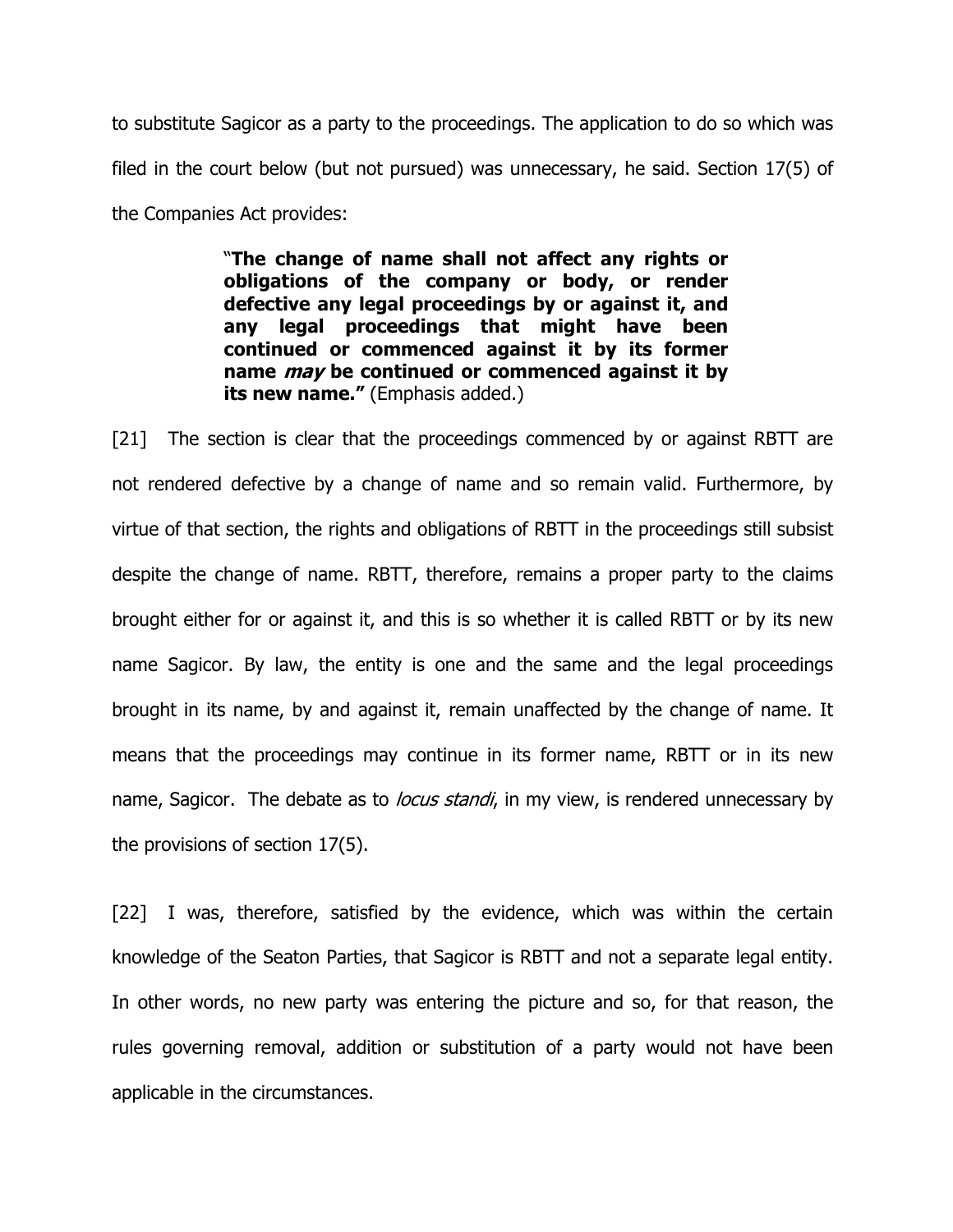[23] Indeed, the provisions of section 17(5) seem also to have rendered it unnecessary for there to have been any application to change the name in the proceedings from RBTT to Sagicor. It follows then that even though Sagicor had gone ahead and placed its name on the record stating, as it has done, that it was formerly known as RBTT, that would not be a defect in the proceedings so as to invalidate it because the same party (RBTT) is still in the proceedings but just by another name.

[24] As Mr Hylton correctly pointed out, the section clearly establishes beyond question that Sagicor is a proper party in the proceedings that were formerly being carried on in the name of RBTT. Sagicor is thus the proper appellant and is entitled to approach the court as the judgment debtor, either in its former name (RBTT) or in its name, for stay of execution of the judgment that was entered against it.

[25] I concluded that given that the name RBTT no longer exists, it would be more appropriate to put Sagicor on the record to reflect the change of name for present and future purposes. Furthermore, and even more importantly, I saw nothing that could prejudice the Seaton Parties if the documents filed in the name of Sagicor, whether as appellant or applicant, prior to the hearing, were permitted to stand or that for the purposes of the appeal, a reference to RBTT is to be taken to be, from now on, as being a reference to Sagicor.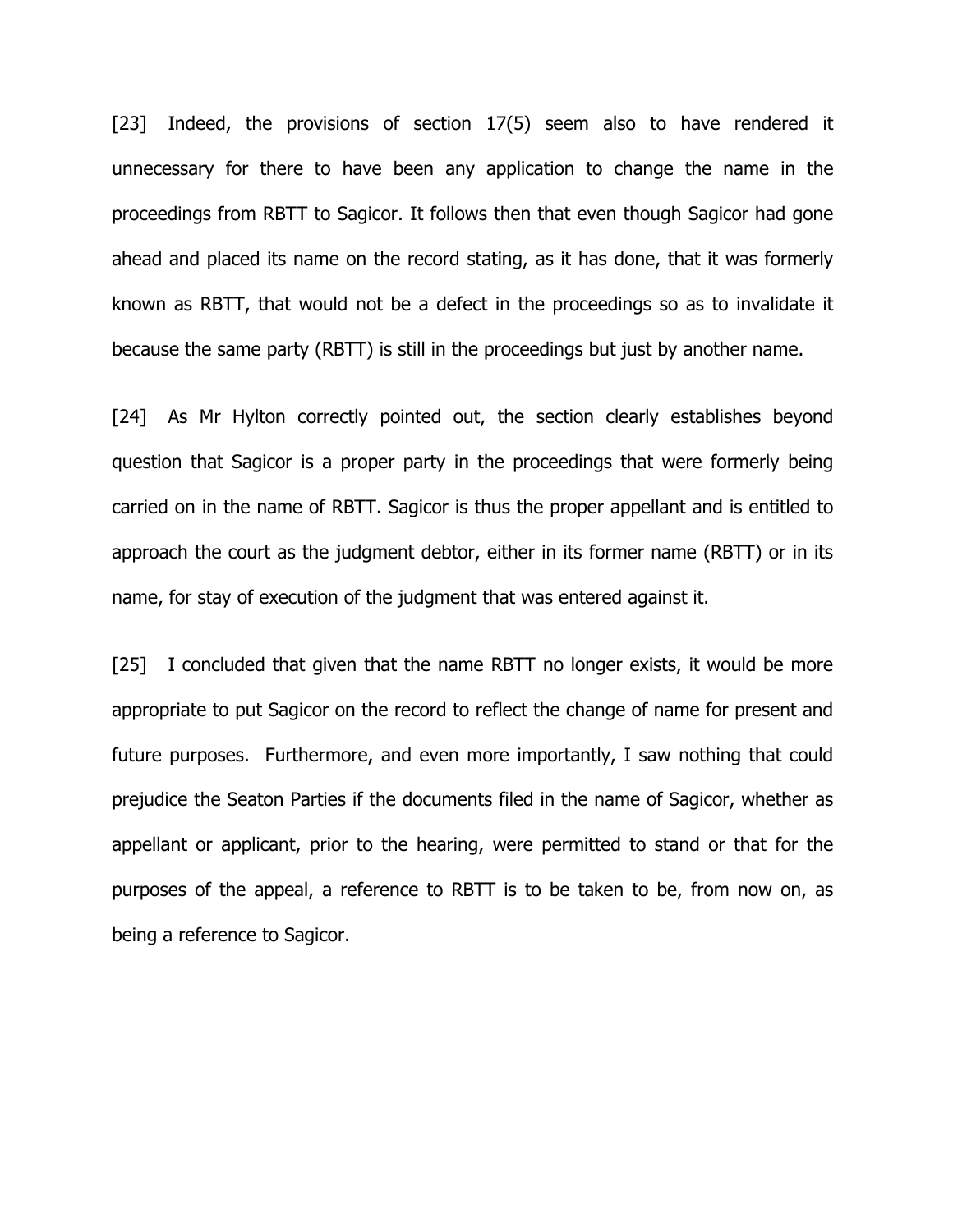## **Exercise of case management powers in permitting Sagicor to stand on record of appeal**

[26] In this case, what was at the heart of the controversy giving rise to the preliminary issue was a mere matter of the name of the party to the proceedings to be used on the record (new name versus old name) rather than a substantive issue as to the legal standing of the party. The question for me was whether I could permit that amendment of a name (rather than of a party) to stand even though no formal application was made by Sagicor for the court's permission to amend.

[27] After giving thought to the question as to the impact of such an amendment on the proceedings, I allowed the record to stand and the appeal to continue in the name of Sagicor in the exercise of the case management powers conferred on me by the Court of Appeal Rules ("the CAR"). In so far as is relevant, rule 1.7(n) of the CAR empowers the court to "take any other step, give any other direction or make any other order for the purpose of managing the appeal and furthering the overriding objective."

[28] While I do admit that it might have been tidier and, perhaps, less controversial for an application to have been made for the name to be changed to Sagicor on the record, failure to do so is not fatal to the proceedings. There is no provision in the rules of court that such application to change a name had to be formally made. If one looks at rule 19.3(1) of the CPR (which does not apply to this court or in these circumstances in any event but is relevant simply for the purpose of parity of reasoning) it is provided that the court may add, substitute or remove a party **on or**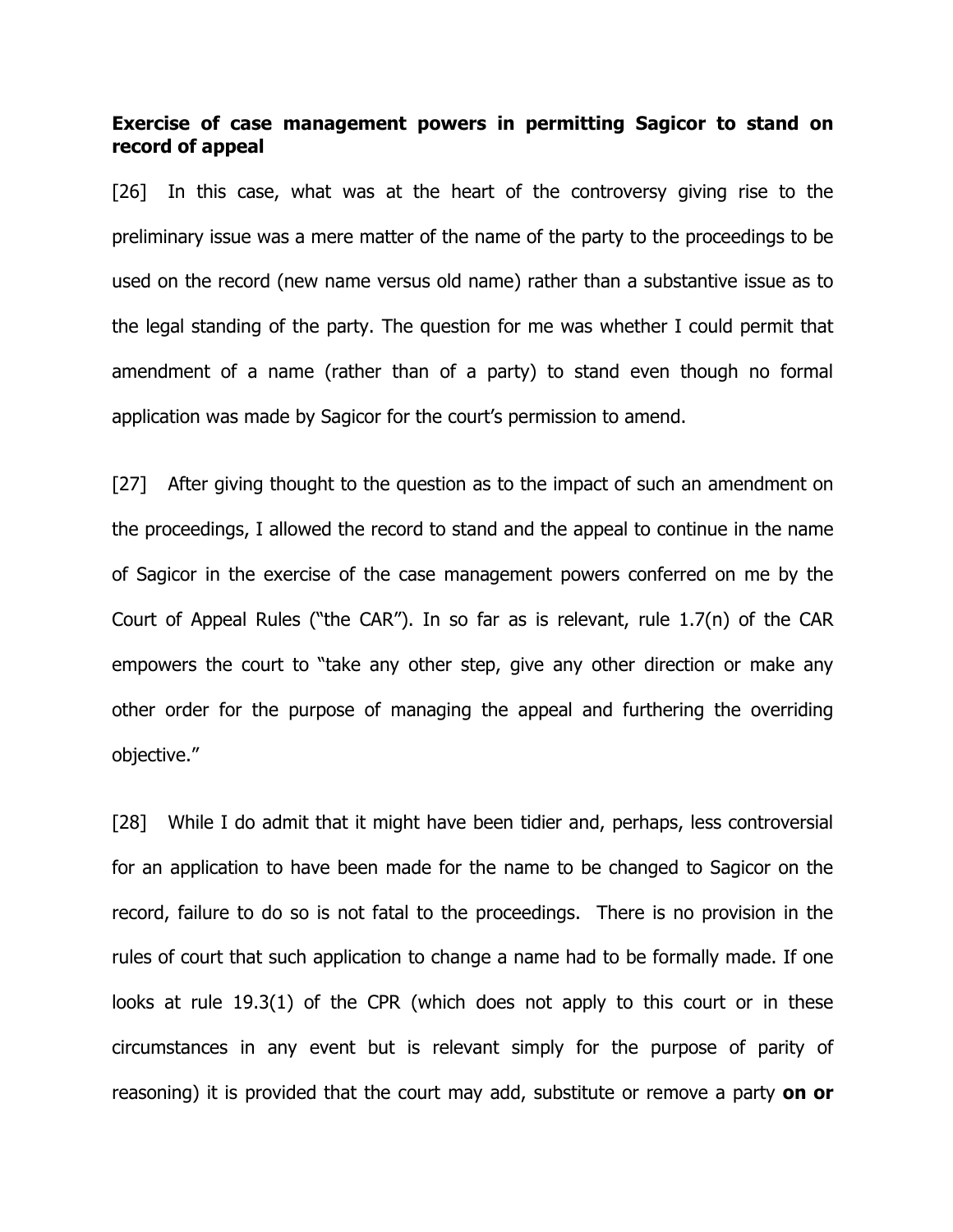**without an application**. It follows then that if the court can make such orders in relation to a party without an application, then it seems plausible to conclude that it may do so where what is in question is a mere change or correction of a name of an existing party to the proceedings.

[29] The learned authors of Blackstone's Civil Practice 2004 usefully noted at paragraph 1.12 that, "where there are no express words in the CPR dealing with a situation, the court is bound to consider which interpretation best reflects the overriding objective when construing the rules (**Totty v Snowden** [2001] EWCA Civ 1415, [2002] 1 WLR 1384 at [34]". Within this context, they also pointed to Lord Woolf's comments in the Final Report, at paragraphs 10-11 of chapter 20, where he stated, in part:

> "Civil procedure involves more judgment and knowledge than the rules can directly express. In this respect, rules of court are not like an instruction manual for operating a piece of machinery. Ultimately their purpose is to guide the court and the litigants towards a just resolution of the case. Although the rules can offer detailed directions for the technical steps to be taken, the effectiveness of those steps depends upon the spirit in which they are carried out. That in turn depends on an understanding of the fundamental purpose of the rules and of the underlying system of procedure.

> In order to identify that purpose at the outset, I have placed at the very beginning of the rules a statement of their overriding objective."

[30] The overriding objective, which must guide this court in the exercise of its case management powers by virtue of the CAR, is to enable the court to deal with cases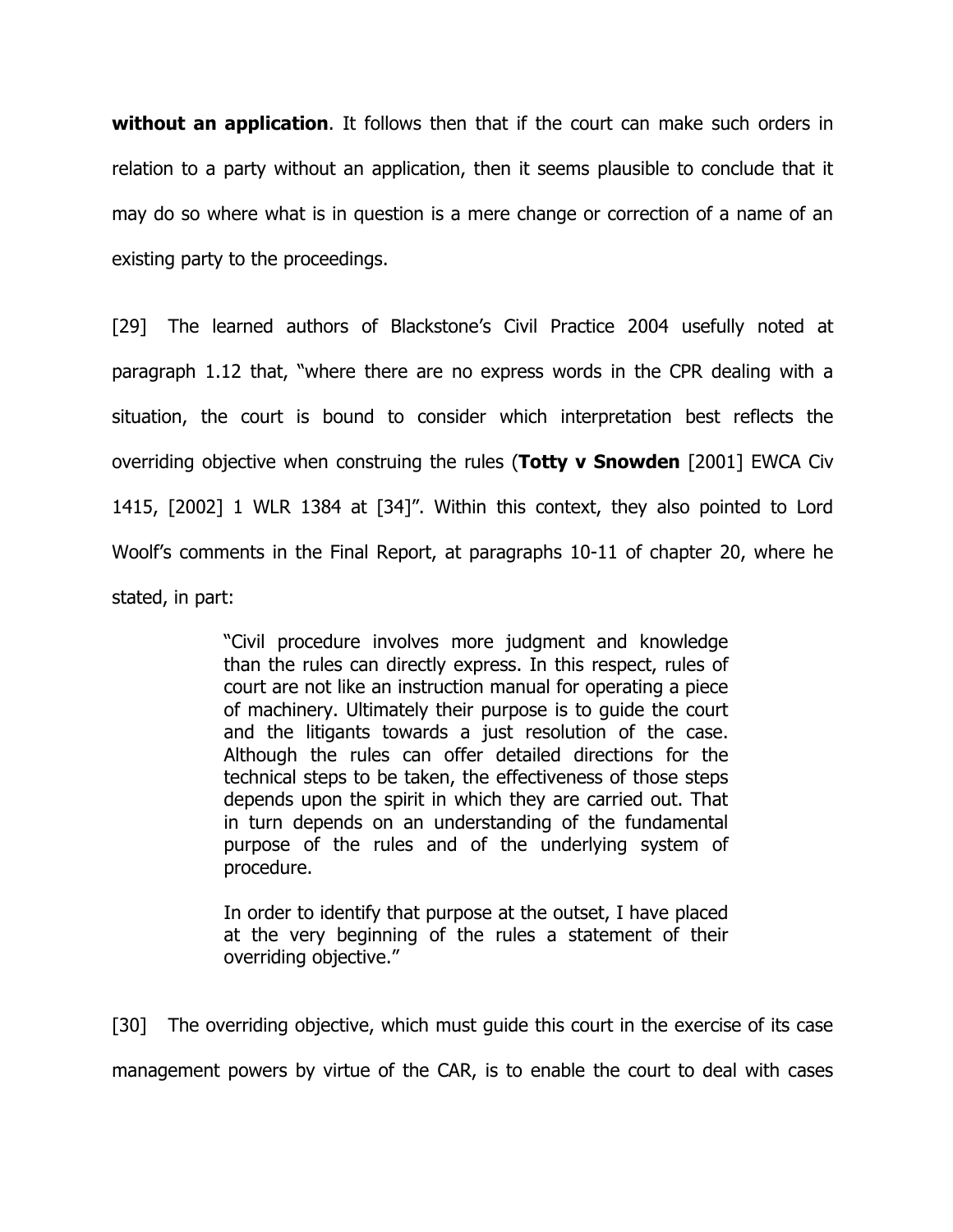justly when exercising any powers under the rules or when interpreting any rule. Parties to litigation are also required to assist the court in achieving the overriding objective. Part of the overriding objective is to deal with the case expeditiously, fairly and in a manner geared at saving expense while at the same time allotting to it an appropriate share of the court's resources.

[31] This case has been in the judicial system for almost a quarter of a century and it does seem to me that the time for technical points to be raised unnecessarily is long past. This issue as to whether Sagicor is RBTT or whether the appeal should be in the name Sagicor or RBTT is, in my view, one that should waste no more of the court's time, energy and limited resources. This is because the change of name does not and cannot affect the validity of the proceedings in any way in the light of section 17(5).

[32] In deciding whether to allow the record to stand with the name Sagicor replacing the name RBTT as appellant, I also adopted the views of Bowen LJ expressed in **Cropper v Smith** (1883) 26 Ch D 700,which stated, in part:

> "It is a well established principle that the object of courts is to decide the rights of the parties, and not to punish them for mistakes they make in the conduct of their cases by deciding otherwise than in accordance with their rights…It seems to me that as soon as it appears that the way in which a party has framed his case will not lead to a decision of the real matter in controversy, it is as much a matter of right on his part to have it corrected, if it can be done without injustice, as anything else in the case as a matter of right."

[33] I concluded that to allow the name 'Sagicor' to stand on the record instead of the name 'RBTT' would not change the issues for resolution between the parties in the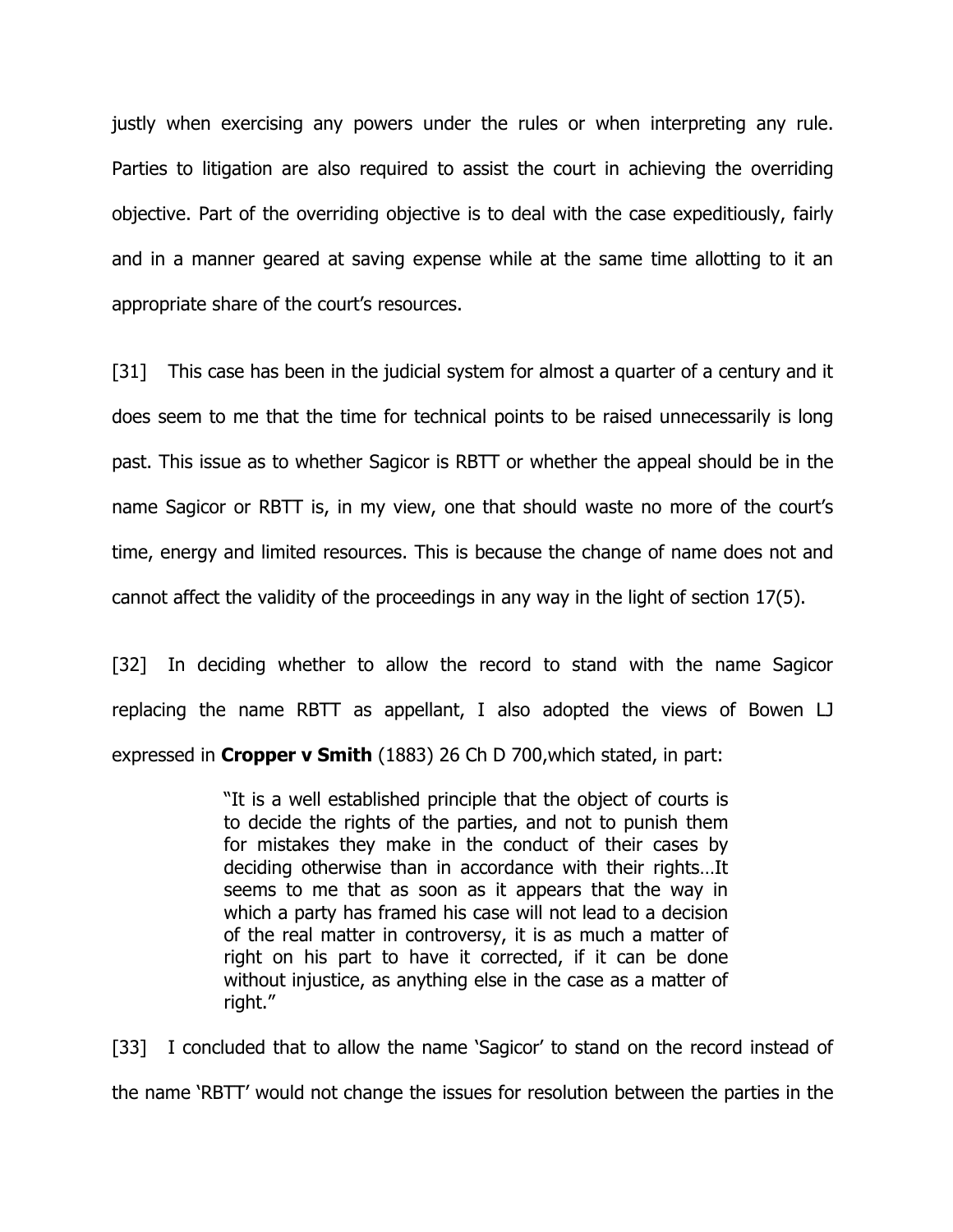substantive claims that are on appeal. Furthermore, there is absolutely no injustice that could be suffered by the Seaton Parties by a name change on the record because they were fully aware that RBTT is now Sagicor. Indeed, it could only enure to their benefit because now there can be no uncertainty as to who the judgment debtor is for the purposes of the execution and enforcement of the judgments granted in their favour.

[34] Having taken all the circumstances into account within the context of the applicable law and rules of procedure, I concluded that, as a matter of law, Sagicor, being RBTT by a new name, has a right to apply for a stay of execution pending the determination of the appeal. For the foregoing reasons, Sagicor's application for the stay was allowed to proceed and the necessary orders made to regularize Sagicor's standing on the record in keeping with the letter and spirit of section 17(5) as well as the overriding objective.

#### **The Seaton Parties' application to strike out affidavit of Devon Rowe**

[35] The Seaton Parties filed a notice of application for court orders for the court to strike out or not to admit the affidavit of Devon Rowe that was filed by Sagicor in support of the application for the stay of execution.That application had to be disposed of prior to the consideration of Sagicor's application for the stay. After a consideration of the application and the submissions of counsel on both sides, I found that there was no basis in law to strike out the affidavit. The reasons for this conclusion are detailed below.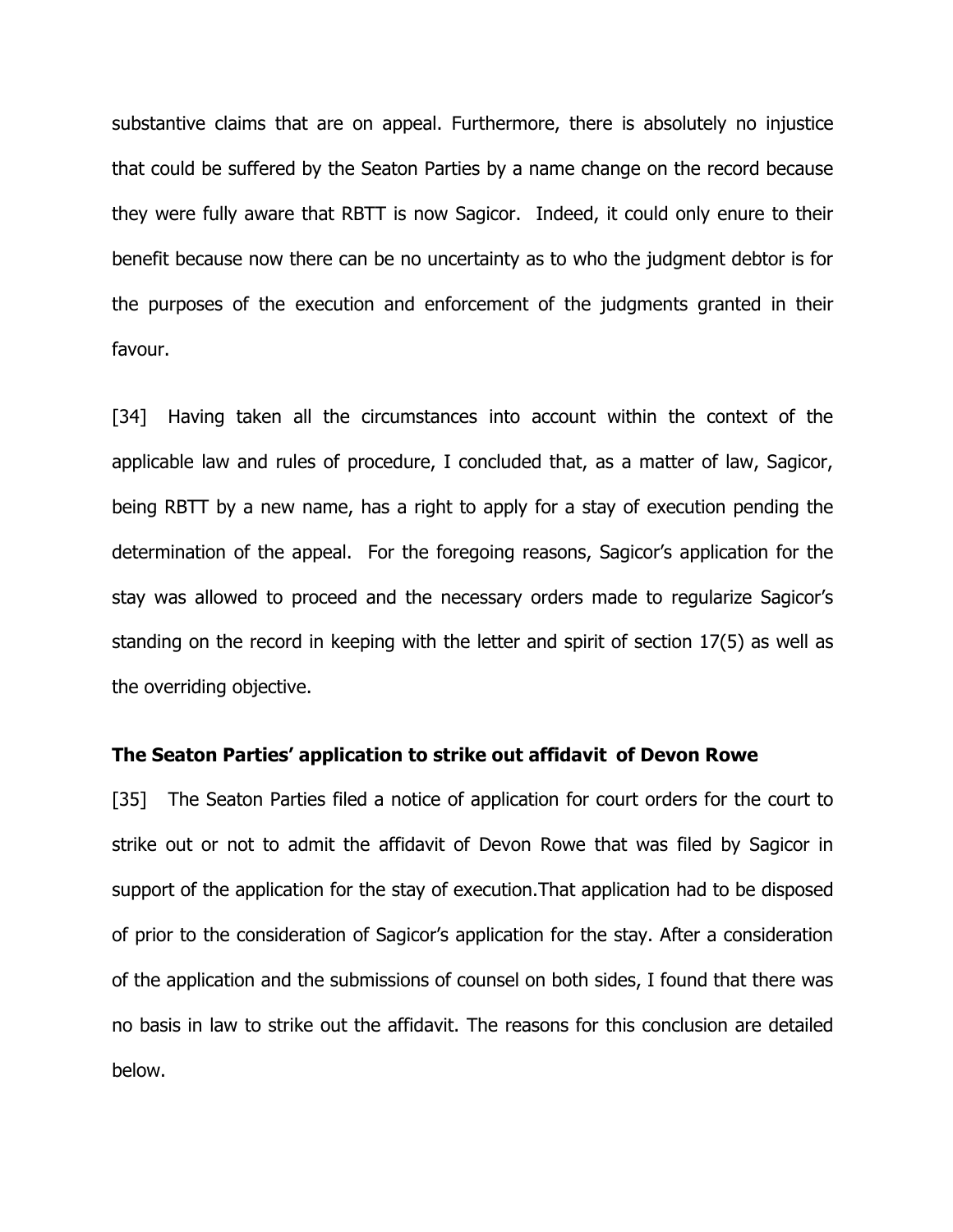## **Reasoning**

[36] Devon Rowe is the Financial Secretary of Jamaica and his affidavit was filed as a result of the interest of the Government of Jamaica in the enforcement of the judgment. This interest of the Government arises from the Share Sale Agreement entered into between FINSAC and RBTT International and RBTT Financial Holdings Limited at the time RBTT took over Union Bank. By this agreement, a full indemnity was provided to RBTT from FINSAC for all losses suffered and costs reasonably incurred by RBTT relating to any litigation commenced against Union Bank prior to the acquisition by RBTT of the shares. In short, by virtue of this indemnity, the Government is, ultimately, the party to satisfy the judgment debt awarded in favour of the Seaton Parties against Sagicor.

[37] Mr Rowe's affidavit was aimed at showing the effect that the enforcement of the judgment would have on the Government and the country, as a whole, if the execution of the judgment is not stayed and Sagicor is ordered to pay the sum being claimed by the Seaton Parties before the appeal is determined.

[38] The central arguments of the Seaton Parties, urged vociferously through Mrs Benka-Coker QC on their behalf, were, inter alia, that the purpose of the affidavit was to "heap pressure" on the court in order to deny Mr Seaton of the fruits of his judgment and that the "heavy hand of the Financial Secretary has no relevance at all to the application". Learned Queen's Counsel contended further that "it is for Sagicor to battle with the Government over its indemnity and it is wholly irrelevant to the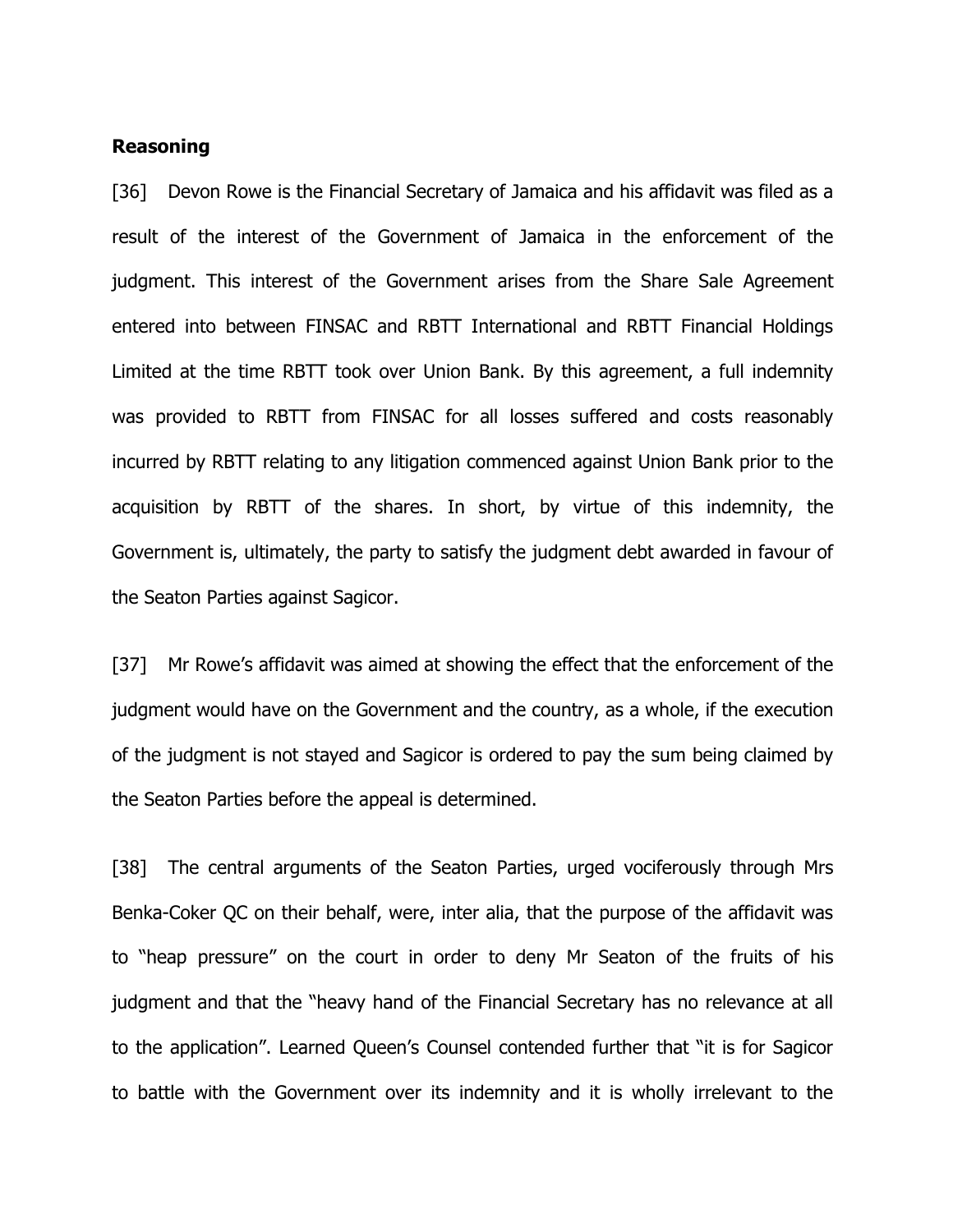Seaton Parties and to the Court in the consideration of the application by Sagicor to stay execution of the judgment.

[39] Mr Hylton, on the other hand, sought to defend the use of the affidavit on the grounds of relevance. He pointed to, among other things, the existence of the indemnity in favour of Sagicor as well as to the fact that Mr Seaton, himself, had written to the Minister of Finance and the Governor of the Bank of Jamaica concerning the existence of the judgment debt. He maintained that Mr Seaton, by so doing, had acknowledged the Government's interest in the proceedings.

[40] The evidence, in fact, revealed that Mr Seaton had copied to the Minister and the Governor of the Bank of Jamaica a letter he had written to Sagicor on 24 March 2014, in which he stated:

> "It is because of RBTT/RBC's failure to regularize the position in the litigation that I feel that it is imperative to bring this matter personally to your attention and also to the attention both of the Bank of Jamaica and the Minister of Finance so that the sale of RBC Royal Bank (Jamaica) Limited to Sagicor proceeds on the basis of full disclosure of the existence and state of these current proceedings and the liability of RBTT or its successor bank to whom its liabilities have been assigned, to satisfy the judgment in their favour given on 17 March 2014.

> May I please hear from you as a matter of urgency both to acknowledge receipt of this letter and for any proposal the banks have for the satisfaction of the judgment given in the Y.P. Seaton parties' favour."

[41] Mr Seaton also exhibited for the purposes of these proceedings correspondence between Sagicor and his then attorneys-at-law which indicated, among other things,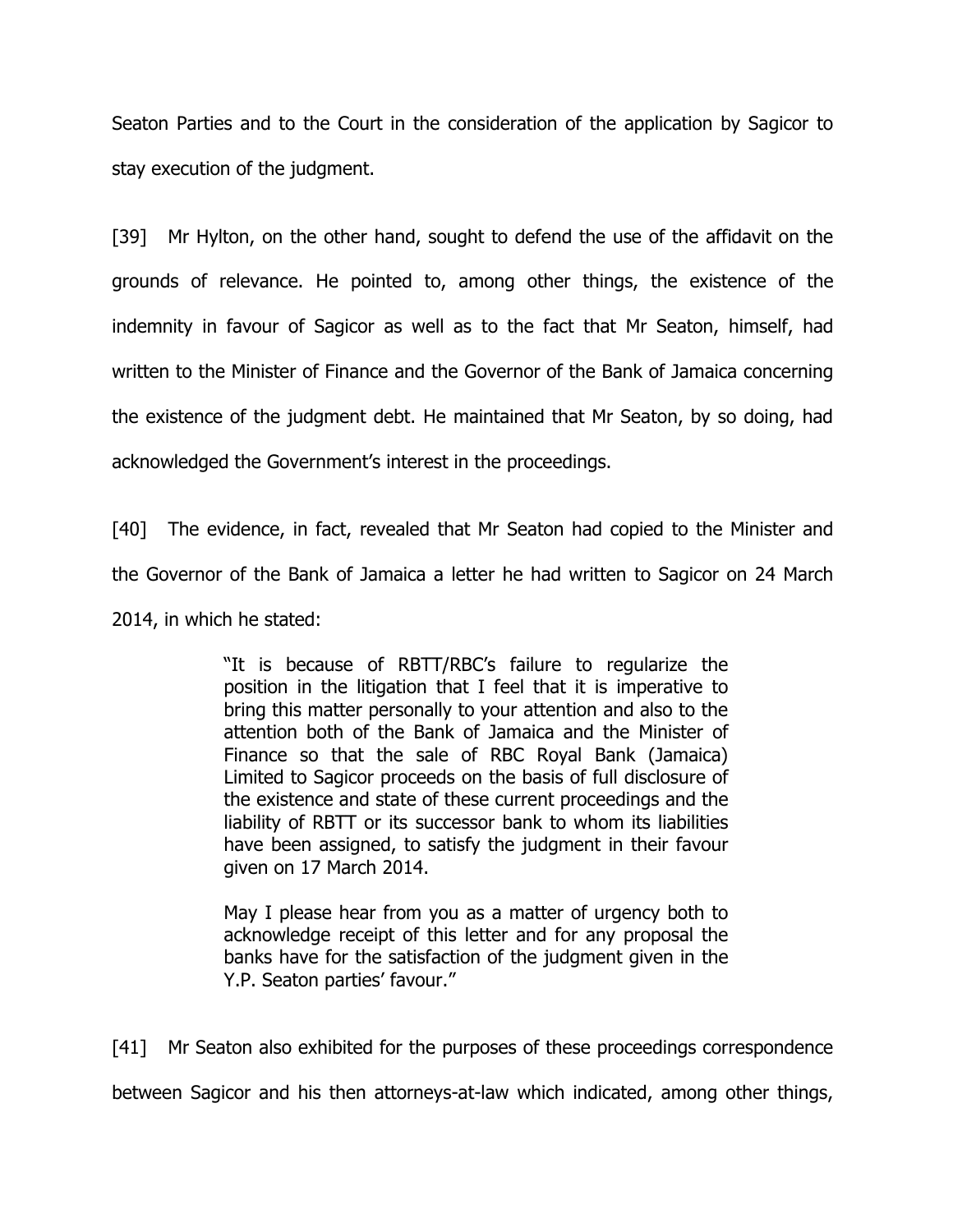that "in line with the agreement, FINSAC Limited will continue to bear all liability" in respect of the claims involving the Seaton Parties.

[42] It is plain and obvious on all the evidence that it is the Government who will, ultimately, be liable for the satisfaction of the judgment debt arising from these claims. Therefore, the Government, even though not a party to the claim, is, nevertheless an interested third party who stands to be directly affected by the enforcement of the judgment. The Seaton Parties had recognized and acknowledged that fact when they applied for and was granted an order by Sykes J for specific disclosure of the terms of the indemnity.

[43] The fact that that the Government had seen it fit to give evidence on behalf of Sagicor as to the effect the enforcement of the judgment could have does not make it an improper intermeddler in these proceedings. Mr Rowe acted as a mere witness in the proceedings and Sagicor, in making its application, was at liberty to obtain relevant evidence from whomever it considered appropriate. There would, therefore, have had to be a legitimate basis for me to strike out the affidavit of Mr Rowe and/or to rule it as being inadmissible.

[44] The general principle, as a matter of substantive law, is that all relevant evidence is admissible subject to exclusionary rules such as hearsay. There is also a residuary exclusionary discretion in the court, both at common law and by statute, to exclude evidence where, in the opinion of the court, the prejudicial effect outweighs the probative value.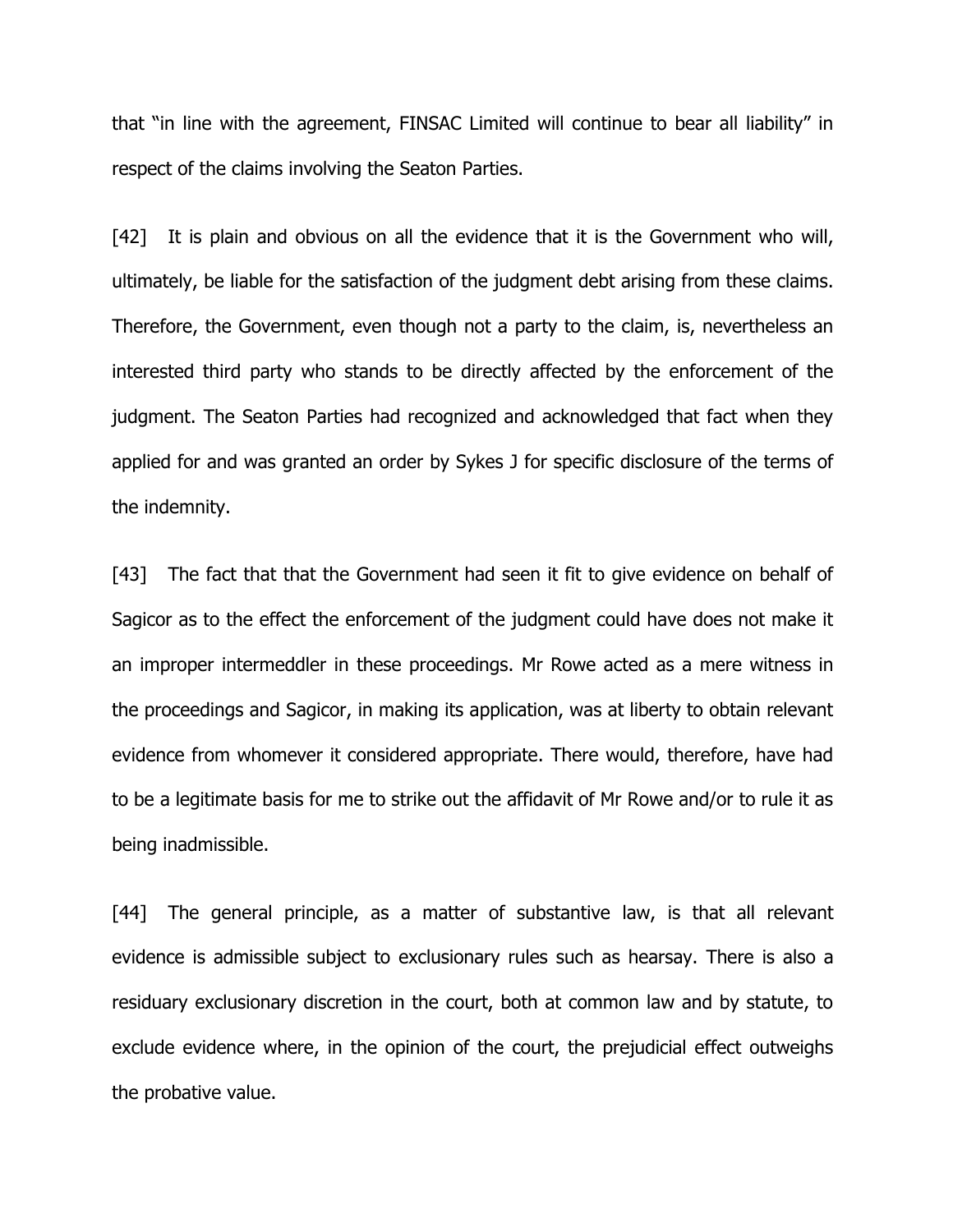[45] Procedurally, Part 30 of the CPR, which is incorporated by reference in the CAR by virtue of rule 1.7, provides for the striking out of evidence contained in an affidavit. Rule 30.3 makes provision as to what the contents of an affidavit should be. It states in rule 30.3(3):

# "(3) The court may order that any scandalous, irrelevant or otherwise oppressive matter may be struck from an affidavit."

[46] I found that the evidence of Mr Rowe was relevant and that finding of relevance operated to satisfy the primary test for the admissibility of the evidence. In the end, I also concluded that the affidavit in question was not shown to have contained anything that could be regarded, *prima facie*, as being scandalous, oppressive or prejudicial. There was thus nothing that would justify striking it out or ruling that it was inadmissible.

[47] I saw the ultimate question for consideration in relation to this affidavit as being one of weight rather than of admissibility. Accordingly, I ruled that the affidavit was admissible subject to the weight I would accord to its contents after a full hearing of the application. The application to strike out the affidavit or, in the alternative, to rule it as being inadmissible was, therefore, refused.

### **Sagicor's application for stay of execution**

[48] Sagicor sought the stay of execution of the judgments on several bases, which were well-documented and supported by the affidavits of Ky-Ann Taylor and Devon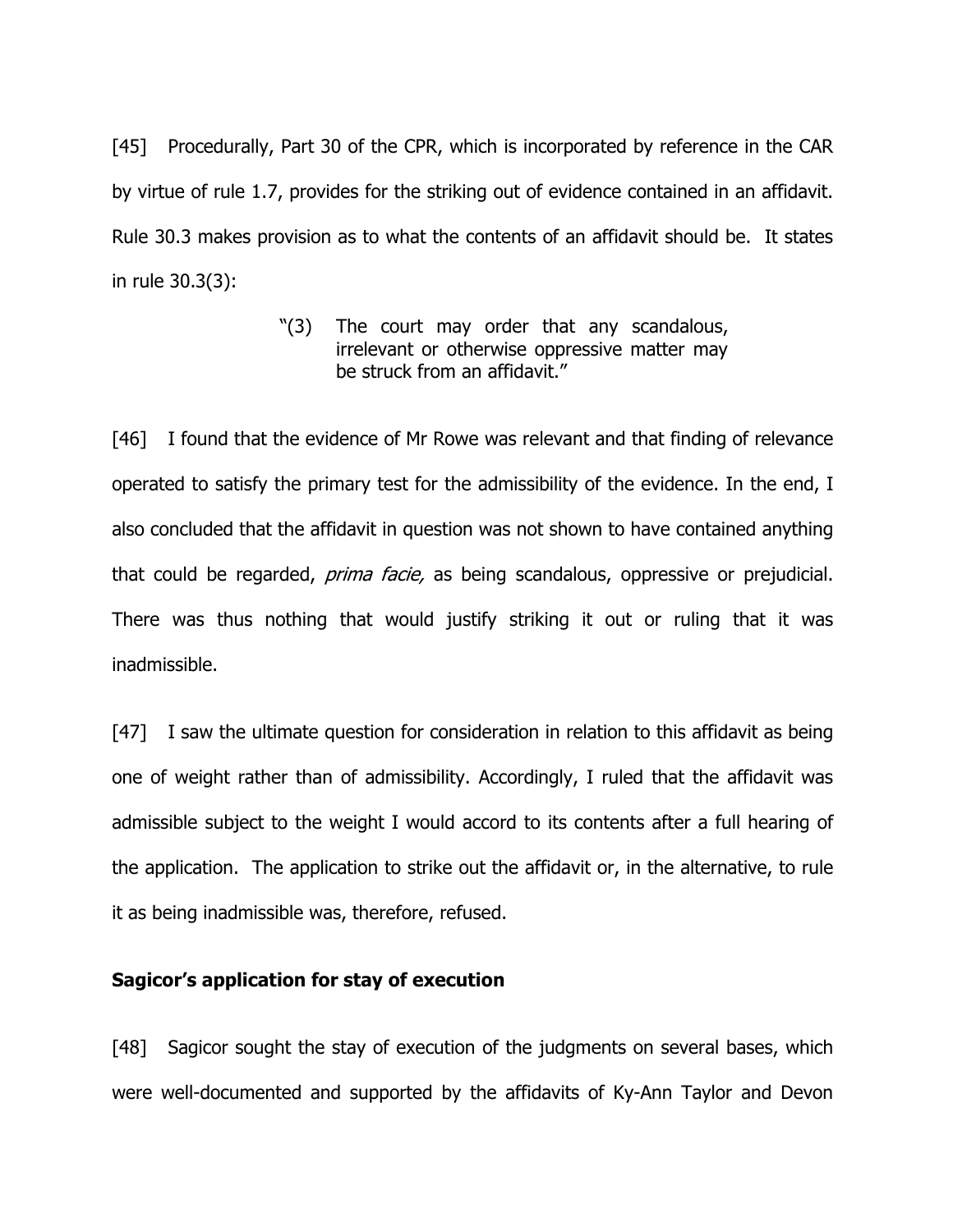Rowe. The Seaton Parties, on the other hand, vigorously opposed the application by advancing evidence as well as rather detailed submissions. All the evidence and submissions of the parties have been equally considered and treated with the same degree of respect.

### **Reasoning**

[49] It has been noted by the learned writers of Blackstone's Civil Practice 2004 at paragraph 71.38 that for many years the courts have acted on the principle stated in **Atkins v Great Western Railway** (1886) 2 TLR 400 that a stay may be granted where the appellant produces written evidence showing that if the judgment were to be paid, there would be no reasonable prospect of getting it back if the appeal were to succeed. Staughton LJ in **Linotype-Hell Finance Ltd v Baker** [1993] 1 WLR 321, however, stated that that test was too stringentand that the stay could be granted if the appellant would face ruin without a stay provided the appeal had some prospect of success.

[50] While the foregoing considerations may be relevant in determining the question whether to grant a stay, none of them is determinative. It is now accepted, on later authorities, that whether the court should exercise its discretion to grant a stay of execution of a judgment pending the hearing of an appeal against the judgment depends upon all the circumstances of the case, but the essential factor is the risk of injustice (see **Hammond Suddard Solicitors v Agrichem International Holdings**[2001] All ER (D) 258). The essential question is according to the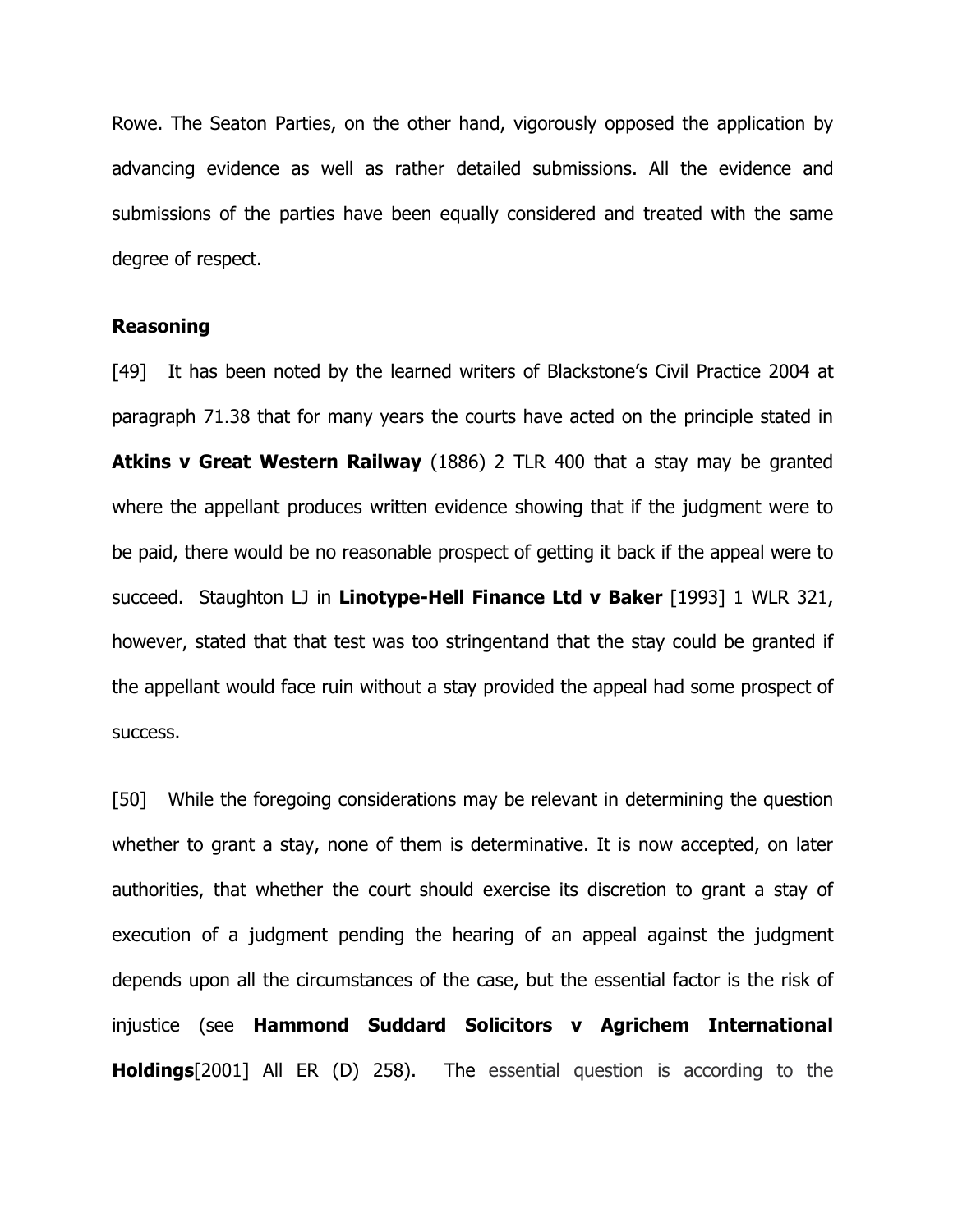authorities, whether there is a risk of injustice to one or other or both parties if it grants or refuses a stay.

[51] Some material questions identified by the authorities as having a bearing on this question of risk of injustice are as follows:

- (a) If a stay is refused what are the risks of the appeal being stifled?
- (b) If a stay is granted and the appeal fails, what are the risks that the respondent will be unable to enforce the judgment?
- (c) If a stay is refused and the appeal succeeds, and the judgment is enforced in the meantime, what are the risks of the appellant being able to recover any monies paid from the respondent?

See **Hammond Suddard Solicitors v Agrichem International Holdings**; **Green v Wynlee Trading Ltd and Others** [2010] JMCA App 3 and Blackstone's Civil Practice 2004, paragraph 71.38.

[52] In **Green v Wynlee Trading**, it was pointed out by Morrison JA, after citing the dictum of Harrison JA in **Watersports Enterprises v Jamaica Grande Ltd and Others** SCCA No 110/2008, delivered 4 February 2009, that it is a two-step process that should be employed by the court in determining whether to grant a stay of execution. The first phase of the process is to determine whether the appeal is one "with some prospect of success" and the second is to consider "whether the case is a fit one for the granting of a stay."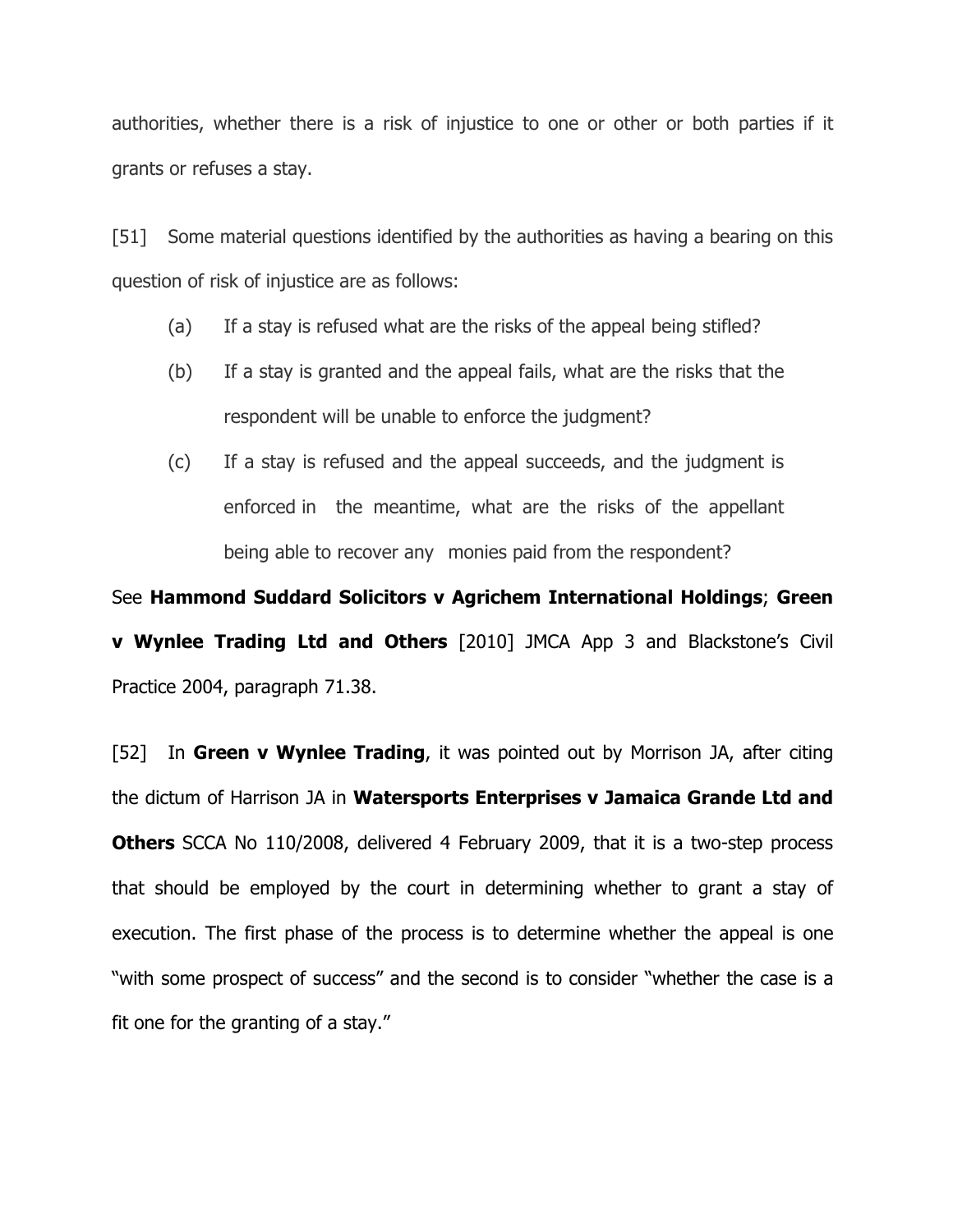#### **Whether appeal has some prospect of success**

[53] In determining whether the appeal has some prospect of success, or is not "completely unarguable" (to borrow the words of Morrison JA in **Green v Wynlee Trading**), I have accepted that I ought not to embark upon an enquiry as one would in treating with the substantive appeal. I also endorse the approach of the court in **William Clarke v Gwenetta Clarke** [2012] JMCA App 2, as stated by Phillips JA, that "I am not required to give any view on the merits of the different positions taken by the parties on the facts or on the law, as the issues between the parties will have to be decided if and when the appeal is heard…" Therefore, I have not delved into the various issues that have arisen for contemplation on this appeal beyond what was necessary for me to demonstrate the reasoning behind my decision to grant the stay.

[54] Sagicor has challenged over 55 findings of mixed law and facts of the learned trial judge in 25 wide - ranging grounds of appeal. I think it sufficient to simply state that I have read in depth the written judgments of the learned trial judge and have scrutinized the terms of the orders made against the background of the grounds of appeal being pursued.

[55] One of the main complaints of Sagicor, which I find as going to the heart of the accounting process and which would touch and concern the quantum of the final sum to be paid, which is not yet determined, is whether compound interest can be awarded to a party who had not pleaded or proved it. In this case, Mr Seaton had neither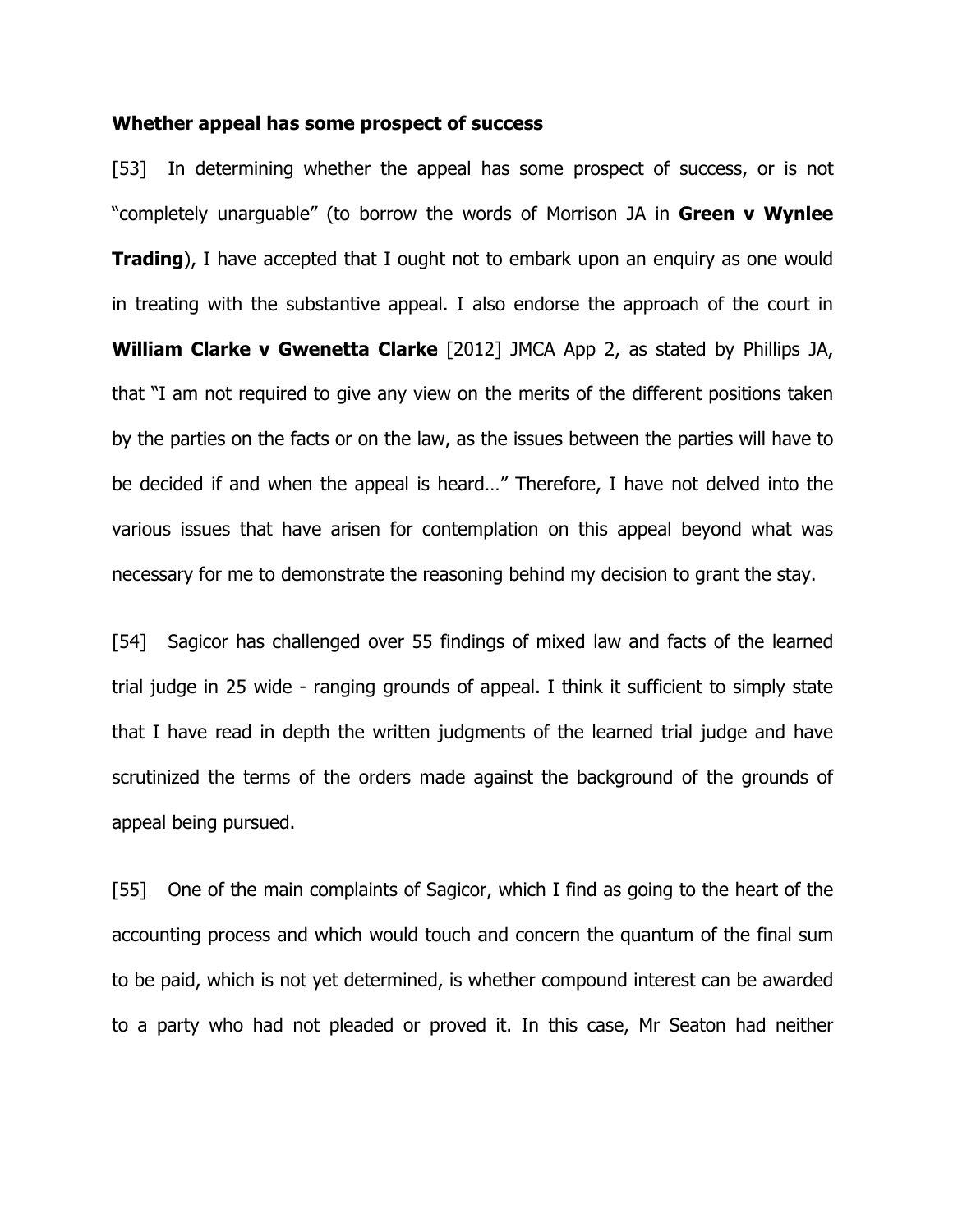pleaded nor proved a claim for compound interest and had proved no actual interest loss.

[56] Sykes J saw it fit, nevertheless, to award compound interest against the authoritative pronouncements of the House of Lords in **Sempra Metals Ltd (formerly Metallgesellschaft Ltd) v Inland Revenue Commissioners and Another** [2009] 1 AC 561 that established that if a claimant wishes to recover compound interest, he must plead and prove it. In doing so, he indicated that he adopted the practice declared by the Privy Council in **Financial Institutions Services Ltd v Negril Holdings Ltd and Another** [2004] UKPC 40 on the issue of compound interest.

[57] This approach of the learned judge is being challenged by Sagicor as being wrong in law on several planks which I do not consider necessary to detail at this point. This is because the learned judge, himself, in recognizing that he was moving away from an established line of authority on the issue, expressed the view that a stay of execution of this aspect of his judgment ought to have been granted. This is what he stated at paragraphs [31] and [32] of his judgment, delivered 24 September 2014:

> "[31] In this case, Mr Seaton has submitted, through his counsel, that the average interest rate over the period is 27.30%. Applying this rate of interest and compounding the interest in the manner suggested by Negril Holdings Limited, the calculation yields a sum of JA\$5,622,084,739.33. By any measure this is a staggering sum.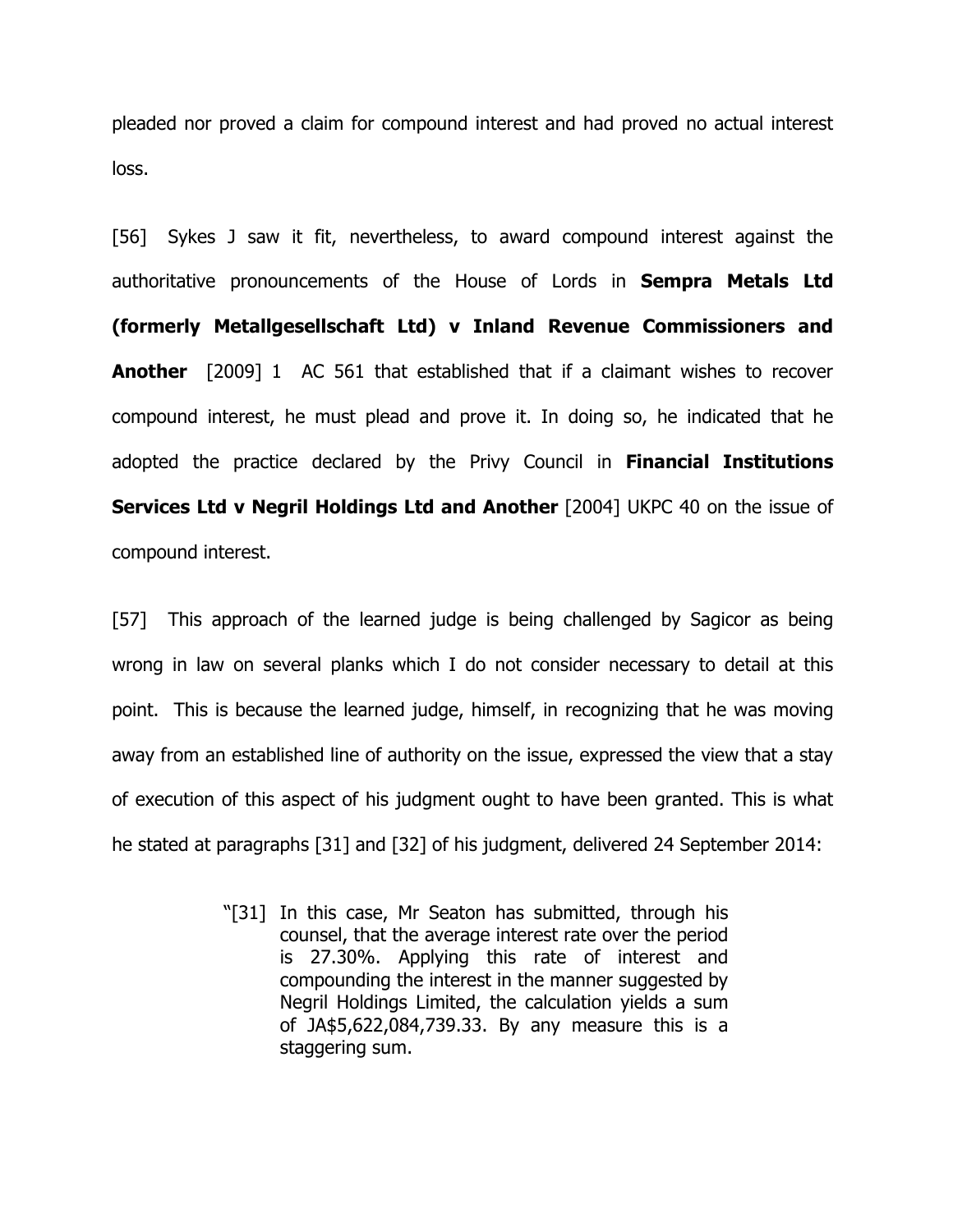[32] **This shows the need for there to be a stay so that this issue can be fully addressed by the Court of Appeal.** The question of when compound interest should be applied is a matter of great concern, particularly to those citizens who have been caught up in the financial sector crisis of the 1990's..." (Emphasis mine)

[58] The judge himself recognised the prudence of having the matter addressed by the Court of Appeal before the judgment is executed. His failure to ultimately order a complete stay is unfathomable in the light of his pronouncements unless the omission was a matter of sheer inadvertence on his part.

[59] The accounting procedure to be undertaken by the registrar would have to be conducted by reference to the learned judge's orders as to the application of compound interest in the computation of the final judgment debt. If the stay is not granted, then, Mr Seaton would have to be paid sums based on compound interest amounting to close to four billion dollars which could well be set aside by this court on appeal if the judge is found to have erred. Therefore, if Sagicor succeeds on this ground, it would have a profound impact on the quantum of the judgment sum to be recovered, even if the Seaton Parties were to succeed otherwise.

[60] Sagicor seems to have an arguable ground of appeal with some realistic prospect of success in relation to the award of compound interest. The views expressed by the learned trial judge that this aspect of his judgment should be stayed pending the appeal does accord with my own that this matter as to the award of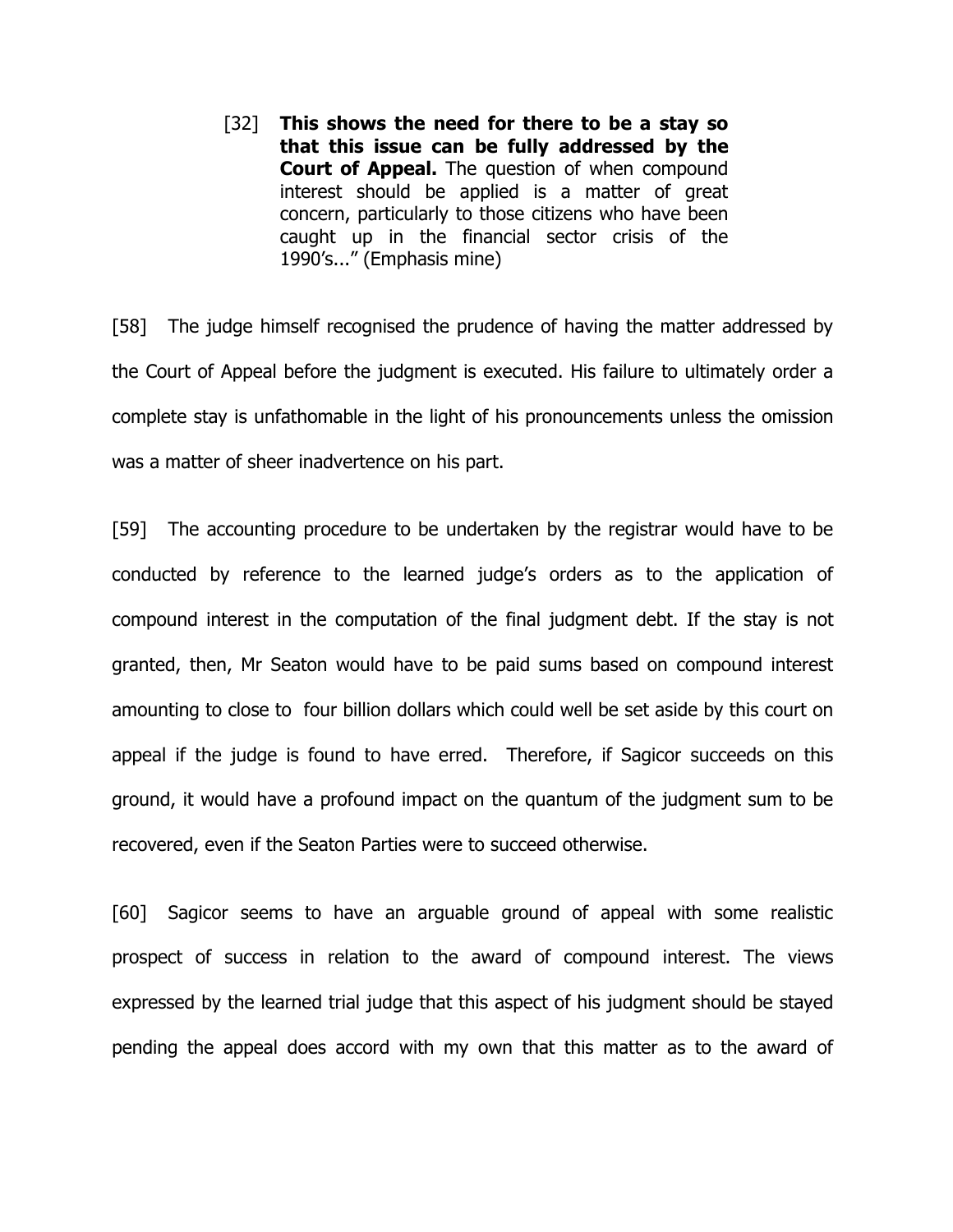compound interest in a case where it was neither pleaded nor proved should be fully addressed and settled by this court.

[61] Sagicor also raised, as another ground of appeal, that the learned trial judge had awarded the same sum of \$15,254.583.69 twice. It is, indeed, apparent on the face of the judgment that the learned judge did make an order on the Bank's claim that Mr Seaton should be repaid the sum of \$15,254.583.69 with interest. The complaint of Sagicor is that on that claim, the Bank had sought declaratory relief and Mr Seaton had filed no counterclaim for the sum. Mangatal J (as she then was) had previously decided in a judgment dated 10 November 2009 that the Seaton Parties, having not counter-claimed for that sum, could not recover it on that claim. Notwithstanding this decision, Sykes J ordered the said sum to be repaid to the Seaton Parties on the Bank's claim. The ground of appeal as a result of this action is that Sykes J had erred by ignoring the decision of a judge of concurrent jurisdiction and from which there was no appeal by the Seaton Parties. Sykes J has stayed the judgment in relation to that sum based on his recognition that he had ruled inconsistently with the decision of Mangatal J.

[62] On the Seaton claim, Sykes J had also ordered that the sum of \$15,254,583.69 is to be repaid to Mr Seaton. One of the grounds of appeal arising from this order is that there was no pleading in Mr Seaton's statement of case concerning that amount and it was in no way sought by Mr Seaton. The issues as to whether these sums were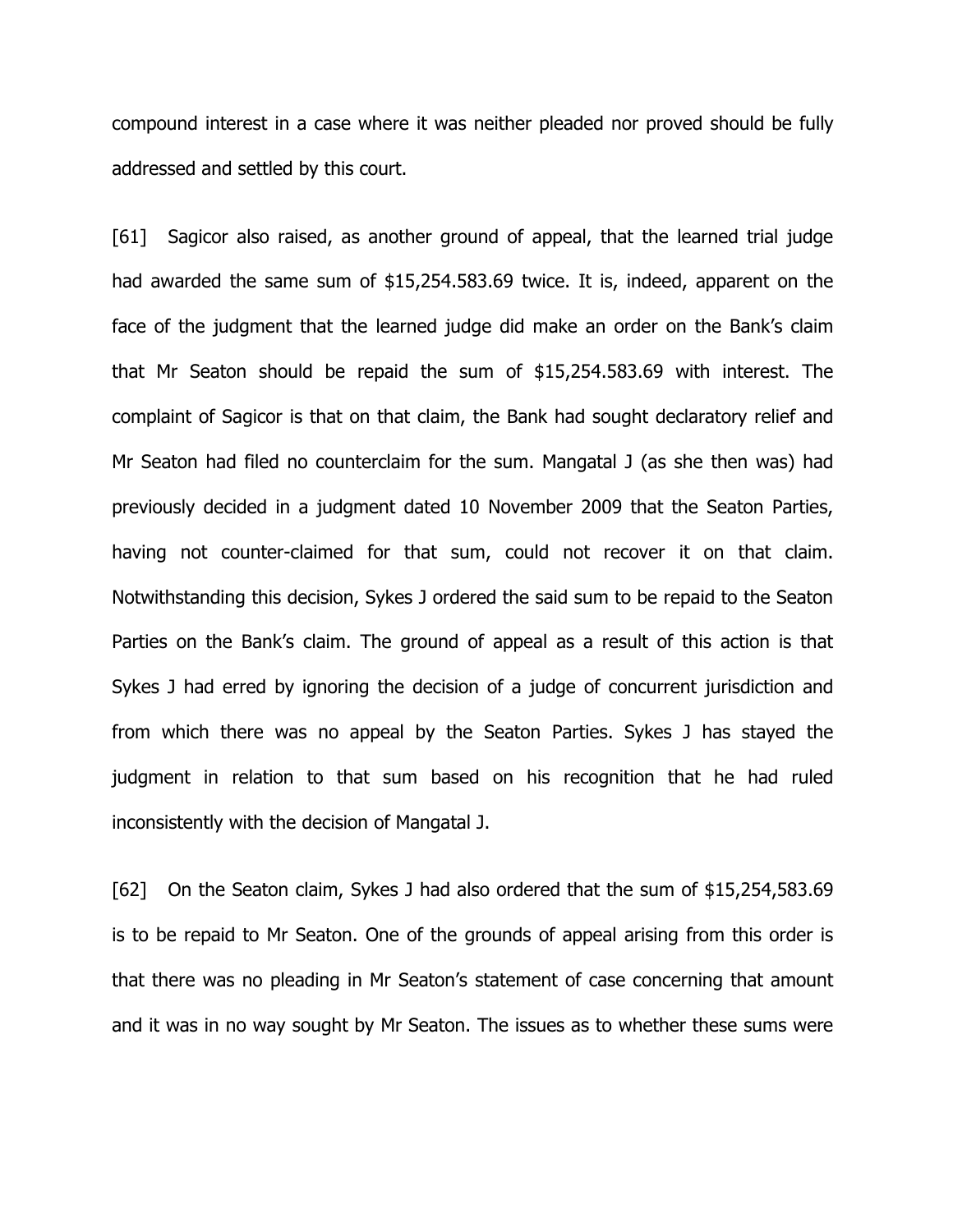properly claimed and properly awarded and whether there was duplication in the judgment are questions that do rise for investigation on the appeal.

[63] I must point out too, as a related matter, that there seems to be an overlap in the first judgment of 17 March 2014 between the accounts said to have been frozen (which form the subject of the accounting procedure which is pending) and the accounts from which the learned trial judge found that sums of money making up a part of the \$15,254,583.69 were taken.

[64] These are issues that, inevitably, touch and concern what, if any, should be the final judgment in favour of the Seaton Parties. Any sum worked out by the registrar after the accounting process, if it is not halted, would be placed in a precarious position in the light of these questions as to the propriety and accuracy of the learned trial judge's awards of both principal and interest on the two claims.

[65] On my perusal of the reasoning of the learned judge against the background of the grounds of appeal, the arguments that there may be duplication in the awards led me to conclude that Sagicor has an arguable case on appeal with some prospect of success.

[66] There are several other grounds on which the appeal is based, which include a challenge to the awards of indemnity costs, interest on costs and interim payment of costs pending the appeal. As a matter of expediency, I will simply state that I have looked at them all and in examining them against the background of the judgments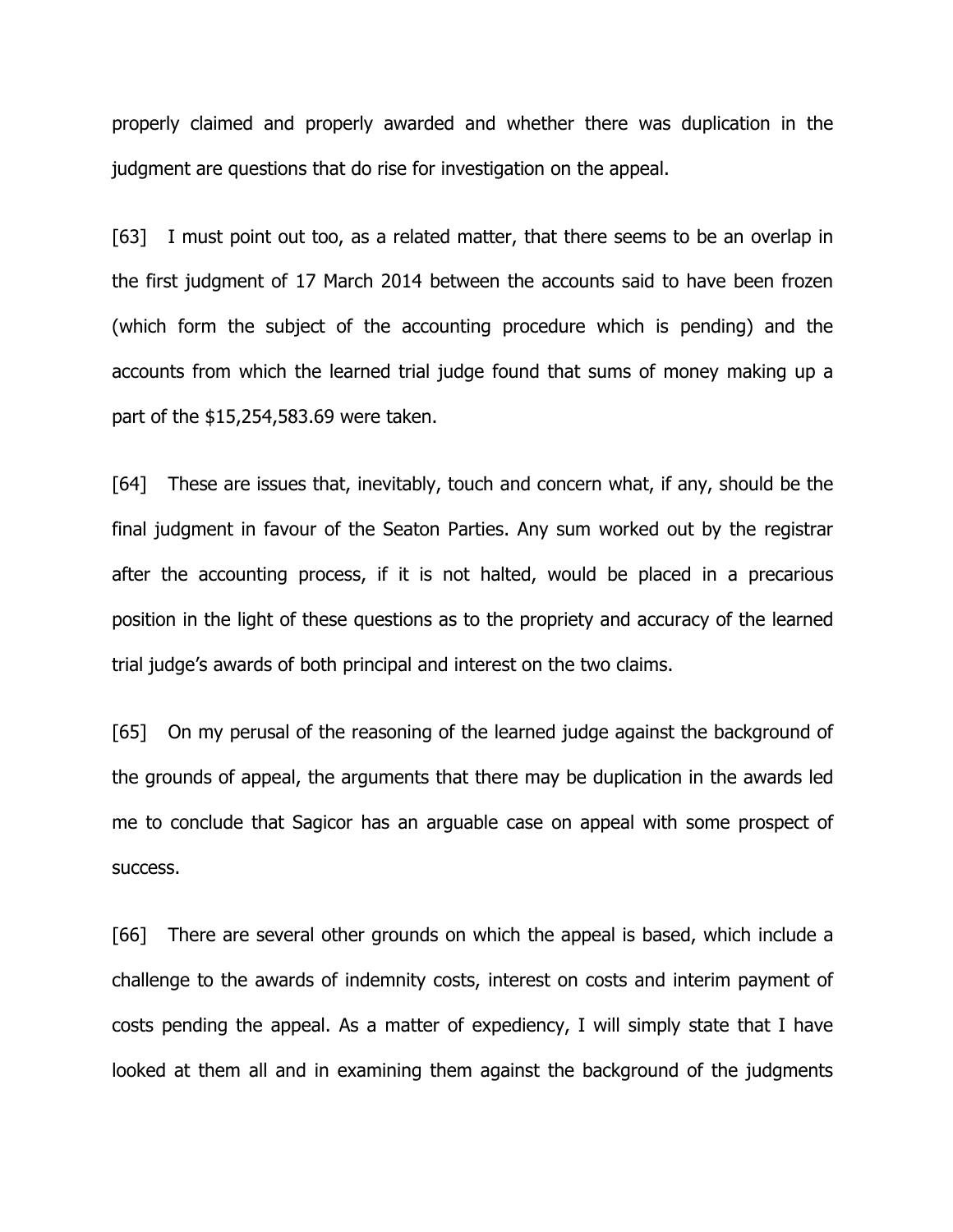delivered by the learned judge, I cannot at all say that that they are completely unarguable and/or without any realistic prospect of success.

[67] It is clear that the learned judge had traversed hitherto uncharted waters in relation to several matters of fundamental importance to the resolution of the dispute between the parties. It would be hard for anyone to deny that the judgments being appealed against do bear some unconventional features that clearly warrant mature considerations on appeal. The learned trial judge himself had acknowledged that he was not following the orthodox line in a number of areas.

[68] Having carried out an evaluation of the entire circumstances of the case, not least of which is the claim of the Seaton Parties to what they believe they are entitled to (being billions of dollars), I was satisfied in all the circumstances that Sagicor had put forward an arguable case with a realistic prospect of success on matters that could affect, in a fundamental way, the final judgment of the court below. I found that it had surmounted the first hurdle for a stay of execution to be granted.

## **Is the case fit for the grant of a stay?**

[69] The second stage of the test is that Sagicor must satisfy the court that the case is a fit one for the granting of a stay. Sagicor contended that in the circumstances of this case, there was a real risk of injustice being done to it on three bases if the stay was not granted. Those bases were identified as follows:

(a) irreparable damage to it;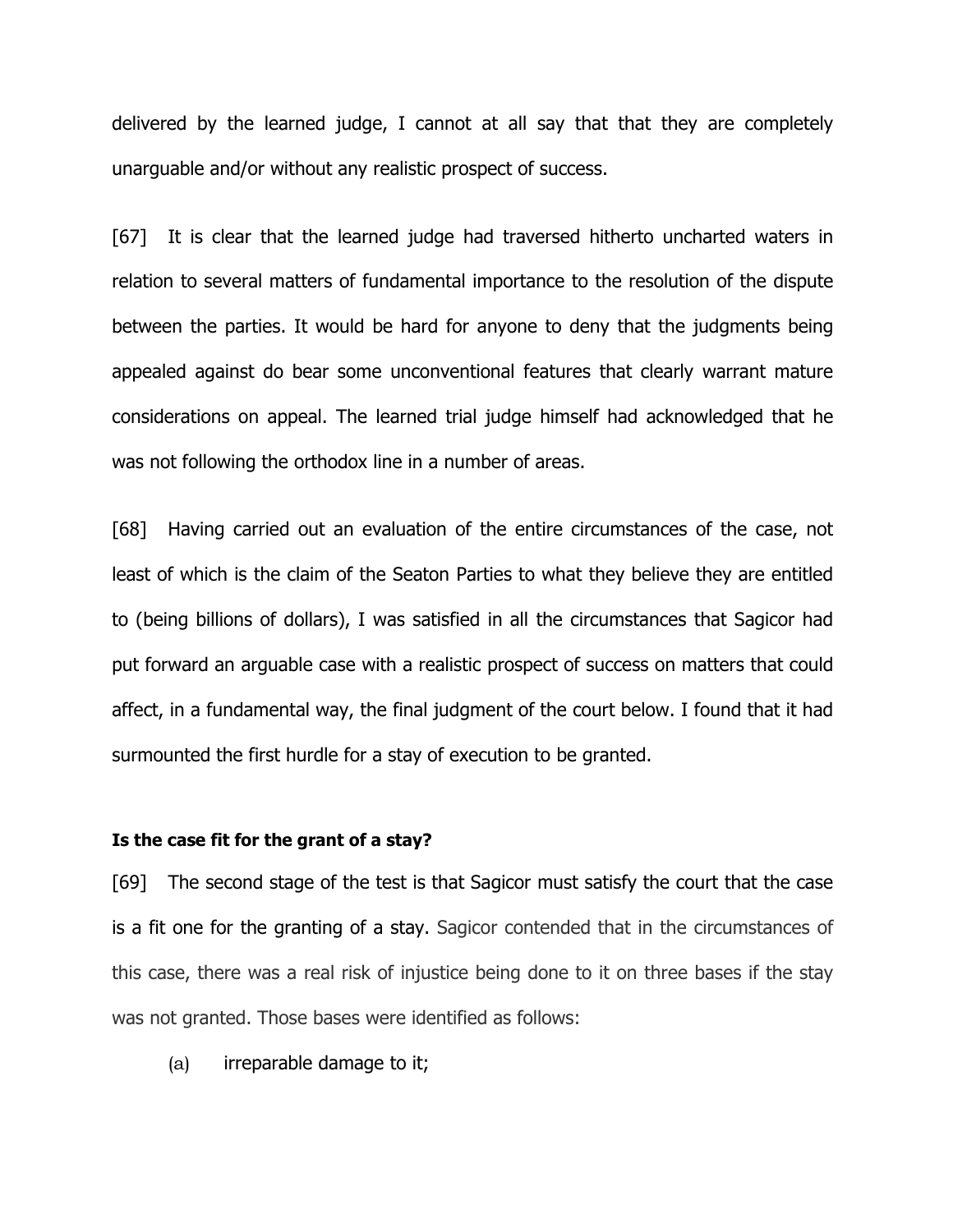- (b) significant and possibly irreparable damage to the public; and
- (c) that the sums if paid will not be recovered if the appeal succeeds.

## **Damage to the bank and the public**

[70] In seeking to establish that there is a risk of injustice that could result from irreparable damage to it, Sagicor relied on the evidence of Ms Ky-Ann Taylor in which she indicated that a public announcement of a four billion dollar judgment could cause the bank irreparable reputational damage as Mr Seaton had made it clear that he would seek to enforce the judgment if there is no stay. Sagicor pointed out that possible irreparable damage could be caused to the public if the judgment is enforced before the appeal.

[71] I am not moved to accept that there is enough evidence on what is presented for me to form a view that the payment of the sum in question would cause irreparable reputational damage to Sagicor. I have no idea of Sagicor's financial standing to say the sum would cause it irreparable reputational harm or financial ruin, especially when there is an indemnity in its favour. What I do accept is that the sum is, "a staggering" sum as the learned trial judge himself described it. There is also a real and present risk, given the bureaucratic procedures of the Government, as described by Mr Rowe in his affidavit, that the Government would not be able to indemnify Sagicor within such a short time so as to stave off any effect the withdrawal of approximately four billion dollars from its coffers could have on its resources. I think it safe to conclude that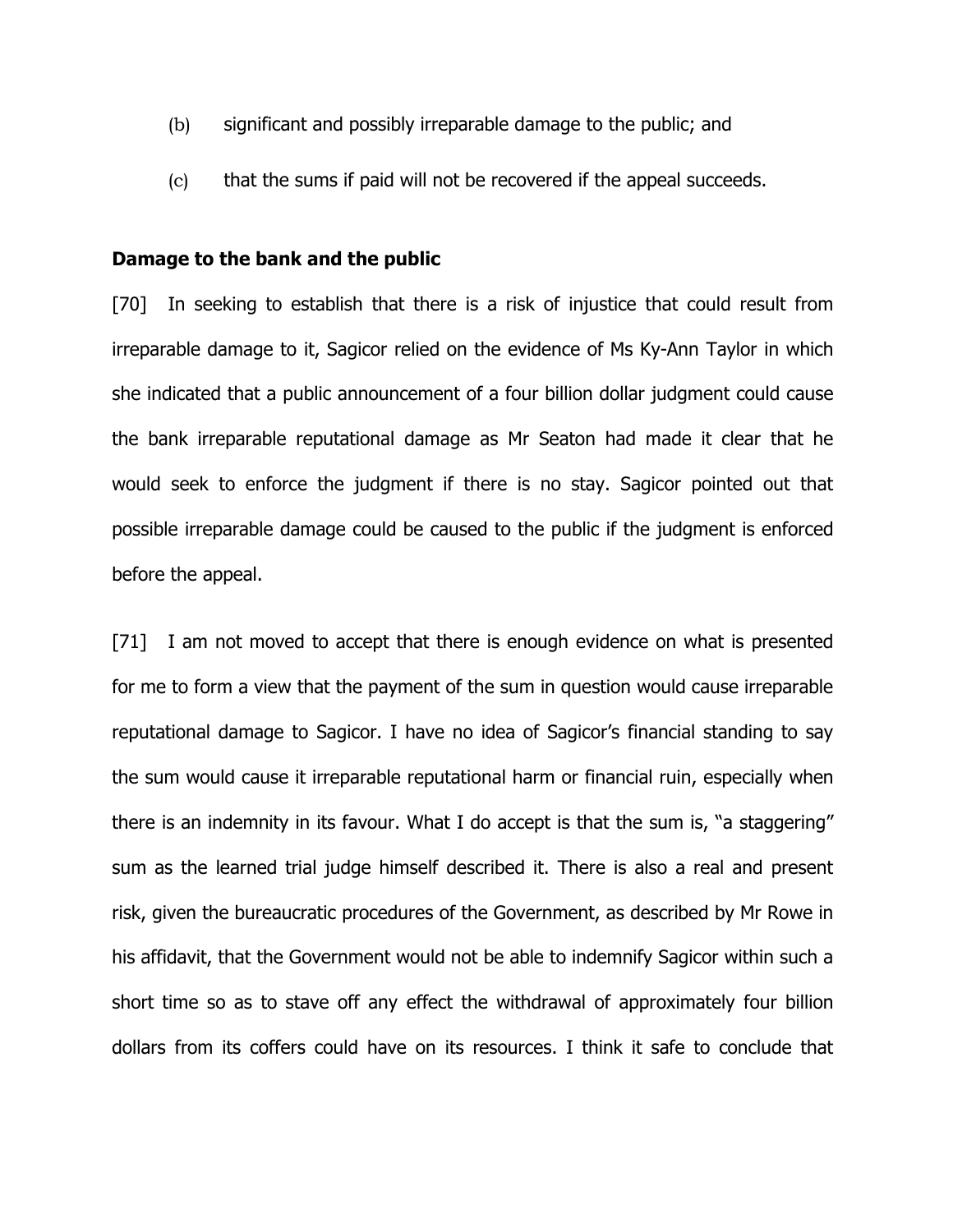Sagicor could well be adversely affected in a material way if the sum being claimed is paid before the appeal is disposed of.

[72] Also, the ability of the Government to quickly respond to secure the sum to indemnify Sagicor before the appeal is heard, and the repercussions that could well have on the fiscal policies of the Government, as detailed by Mr Rowe, were taken into account as relevant considerations. They were seen as relevant considerations because the Government, like Sagicor, has a legitimate interest in the enforcement of any judgment debt that would be due and payable to the Seaton Parties.

[73] I have noted, in considering the evidence of Mr Rowe, that while the effect of the enforcement of the judgment on the Government is a relevant consideration, it cannot be used to override the rights and interests of a judgment creditor in securing his judgment debt that is legitimately due to him. The indemnity arrangement is between Sagicor and the Government and so it ought not to be used to obstruct the Seaton Parties' in securing the fruits of their judgment. The point is, however, that we are not at the stage where we can safely say, given the challenge to the judgment on appeal and the state of the judgment itself at this point (being one that is not yet finalized as to the final sum) that the Seaton Parties are conclusively entitled to the almost four billion dollars that they have submitted in their claim to the registrar.Their claim for that sum is, at present, in a tenuous position given the numerous challenges to the judgment with some realistic prospect of success on appeal.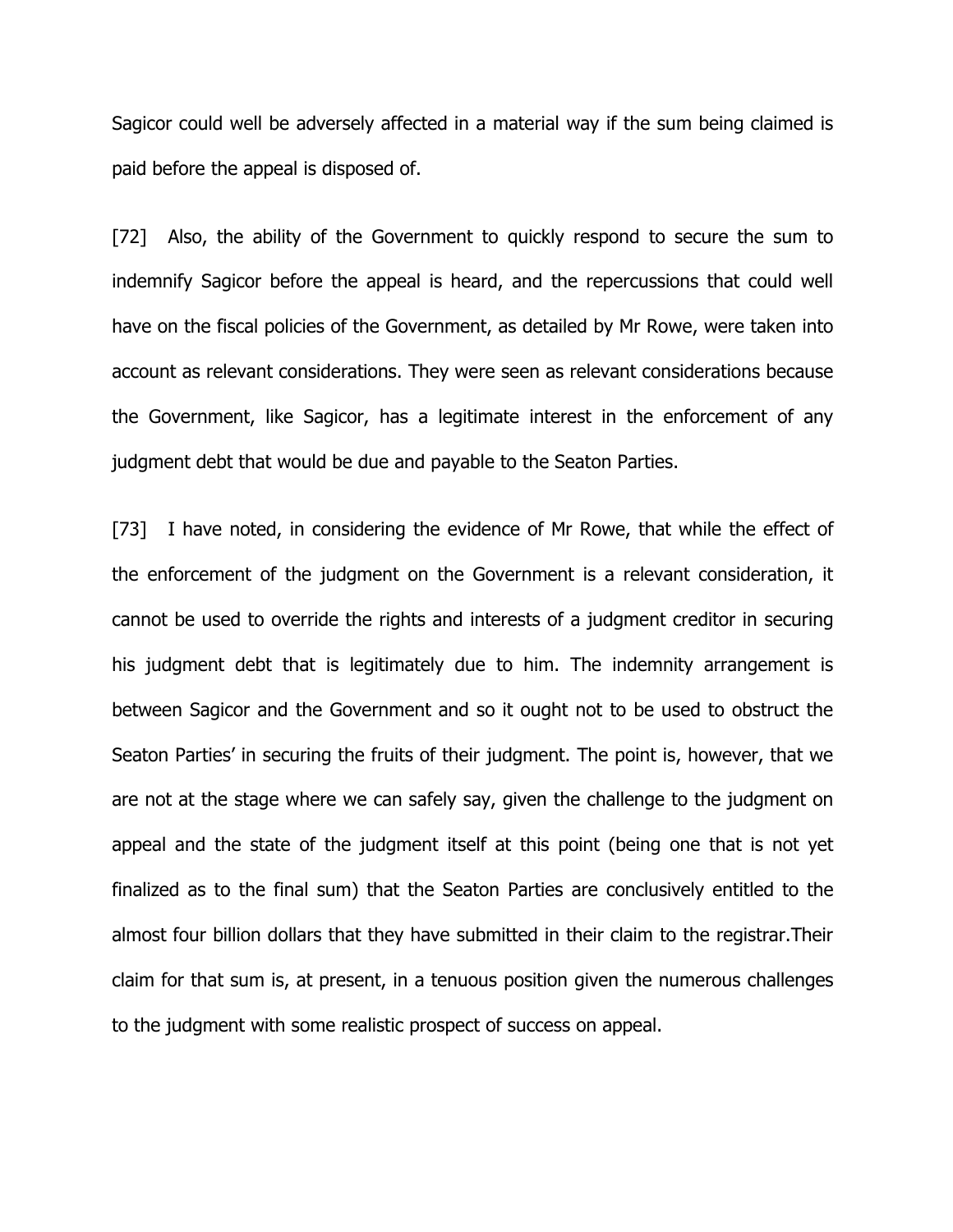[74] In the light of such state of affairs, it would be grossly impracticable for the Government to be placed in a position to have to satisfy an indemnity to the tune of four billion dollars, which, in the end, could turn out to be unwarranted. All the adverse effects the arrangement to satisfy the judgment could have on the budgetary and fiscal affairs of Government, and the country, on a whole, could well be far-reaching and irreversible, if the appeal succeeds. This is a risk that was weighed in the equation in considering this interlocutory application, even though it was not taken as an overriding one.

## **Whether the sums, if paid, can be recovered if the appeal succeeds**

[75] Even further and more importantly, the question of the recovery of the sums that would have been paid out under the impugned judgment, if the stay were not granted and the appeal succeeded, arose for serious contemplation. This question is closely related to the assertions of Sagicor that significant and irreparable damage to it and possibly to the public could be caused if the judgment is enforced before the appeal is heard. The risk that the sum might not be recovered or be easily recovered if paid out to the Seaton Parties or any of them was a critical question in my deliberations that I could not treat lightly.

[76] Whilst the stringent test for the grant of a stay might have changed, Sagicor, nevertheless, had made an effort to put material before me to demonstrate that there is a real risk that if the sum being claimed is paid over to the Seaton Parties, it might not be recovered. It placed before me a newspaper article in which it was reported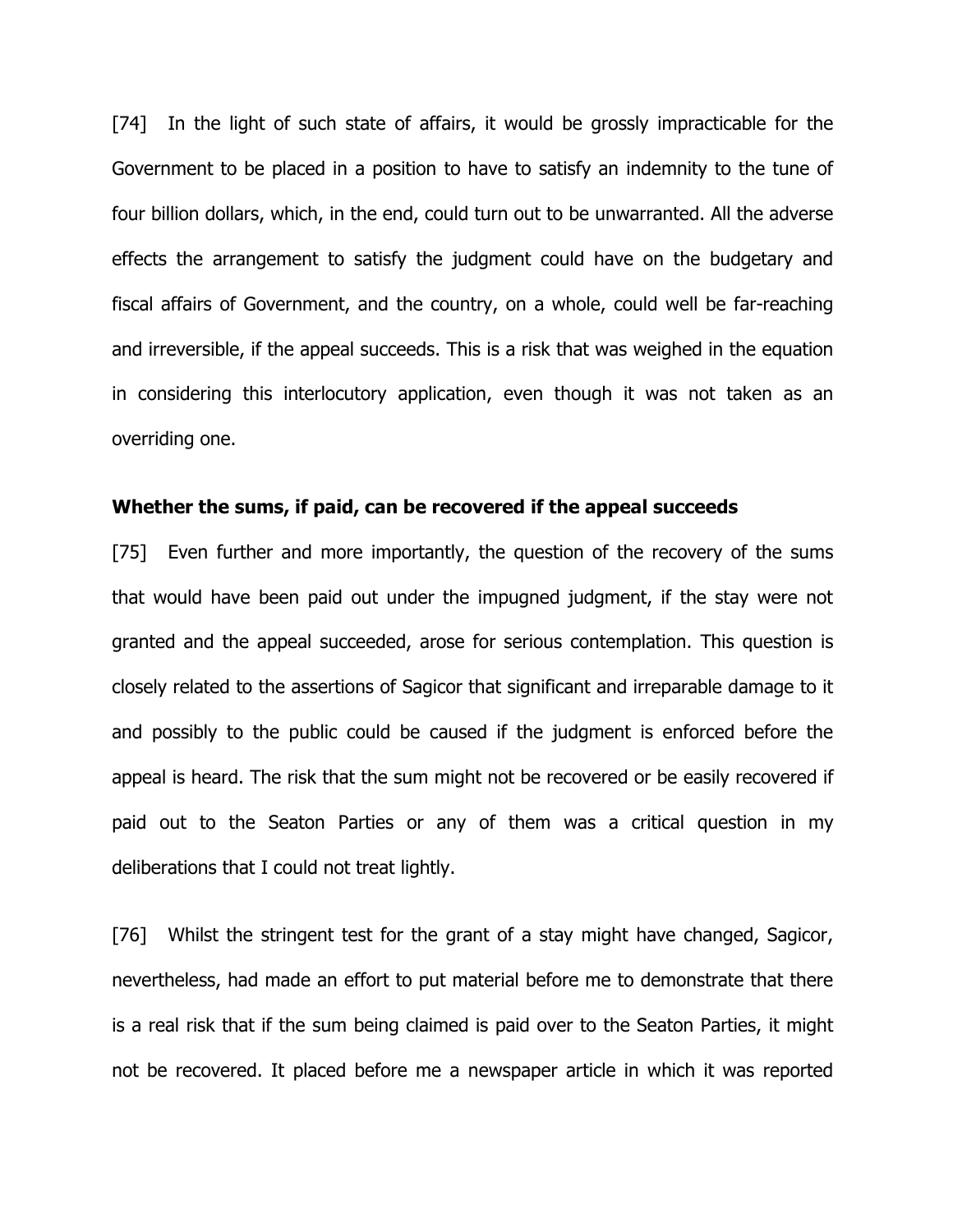that the Jamaica Mortgage Bank had sued two companies controlled by Mr Seaton, one of which is a party to these proceedings, to recover over a billion dollars on an outstanding loan that the companies have failed to repay despite demands for them to do so.

[77] I considered the evidence that was placed before me by Sagicor but attached no weight to it because the highest that it could have been taken to mean, within the context of the instant proceedings, is simply that legal action, relating to the financial position of one of the Seaton Parties to pay a debt, is pending. I have not acted upon it to conclude that there is truth in the assertion that the companies owed that sum and so, by extension, the Seaton Parties are, therefore, not in a position to repay any sum that could be paid out to them by Sagicor. I was not able to arrive at such a position in the absence of an admission of the debt on that claim or it having been established that there is no defence to that claim with a real prospect of success. That evidence, therefore, did not assist Sagicor in advancing its case.

[78] I will simply say, however, that there was nothing that was placed before me to produce an appreciable measure of ease in my mind, or to dispel my concern, that if the judgment were not stayed and the appeal succeeded, that such a large sum as being claimed by the Seaton parties could be recovered, or be easily recovered. It would be highly risky, in my view, to place so much money in the hands of anyone before it is established beyond dispute that such a person is entitled to receive it.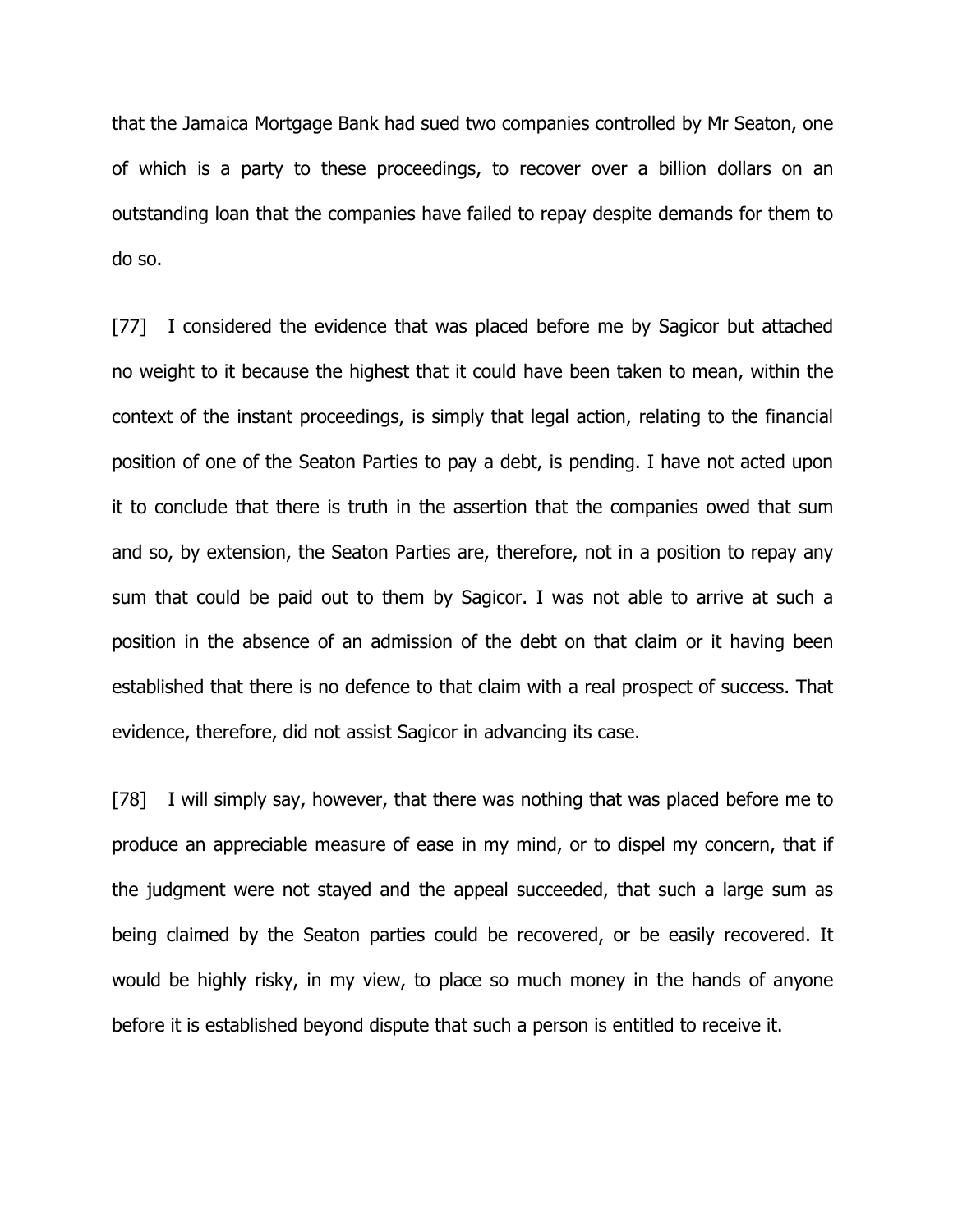[79] I formed the view that to allow the portion of the judgment not stayed by Sykes J to proceed to enforcement at this time could be more prejudicial to Sagicor than it would be to the Seaton Parties as there is nothing to say that if Sagicor fails on the appeal, it will not be able to satisfy the judgment debt. There is, however, nothing to say that the Seaton Parties are in a position to repay almost four billion dollars, if the appeal should succeed. So, if the stay is not granted and such a huge sum is paid out, Sagicor's appeal could be stifled or any success on the appeal could be rendered nugatory. These considerations weighed heavily in favour of Sagicor's contention that there was a real risk of injustice being caused to it if the stay were not granted.

[80] Morrison JA, in speaking to the exercise of a judge's discretion in treating with an application for stay of execution pending appeal, usefully noted in **Channus Block** 

**and Marl Quarry Limited v Curlon Orlando Lawrence** [2013] JMCA App 16 at paragraph [10]:

> "[10] It is, in my view, essentially a balancing exercise, in which the courts seek to recognise the right of a successful claimant to collect his judgment, while at the same time giving effect to the important consideration that an appellant with some prospect of success on appeal should not have his appeal rendered nugatory by the refusal of a stay."

[81] Mrs Benka - Coker forcefully argued (quite rightly, I would add) that the Seaton Parties ought not to be deprived of the fruits of their judgment by the grant of a stay. I have seriously taken into consideration their absolute right to enjoy the fruits of their judgment. I am quite mindful too of the time it is taking for the matter to be resolved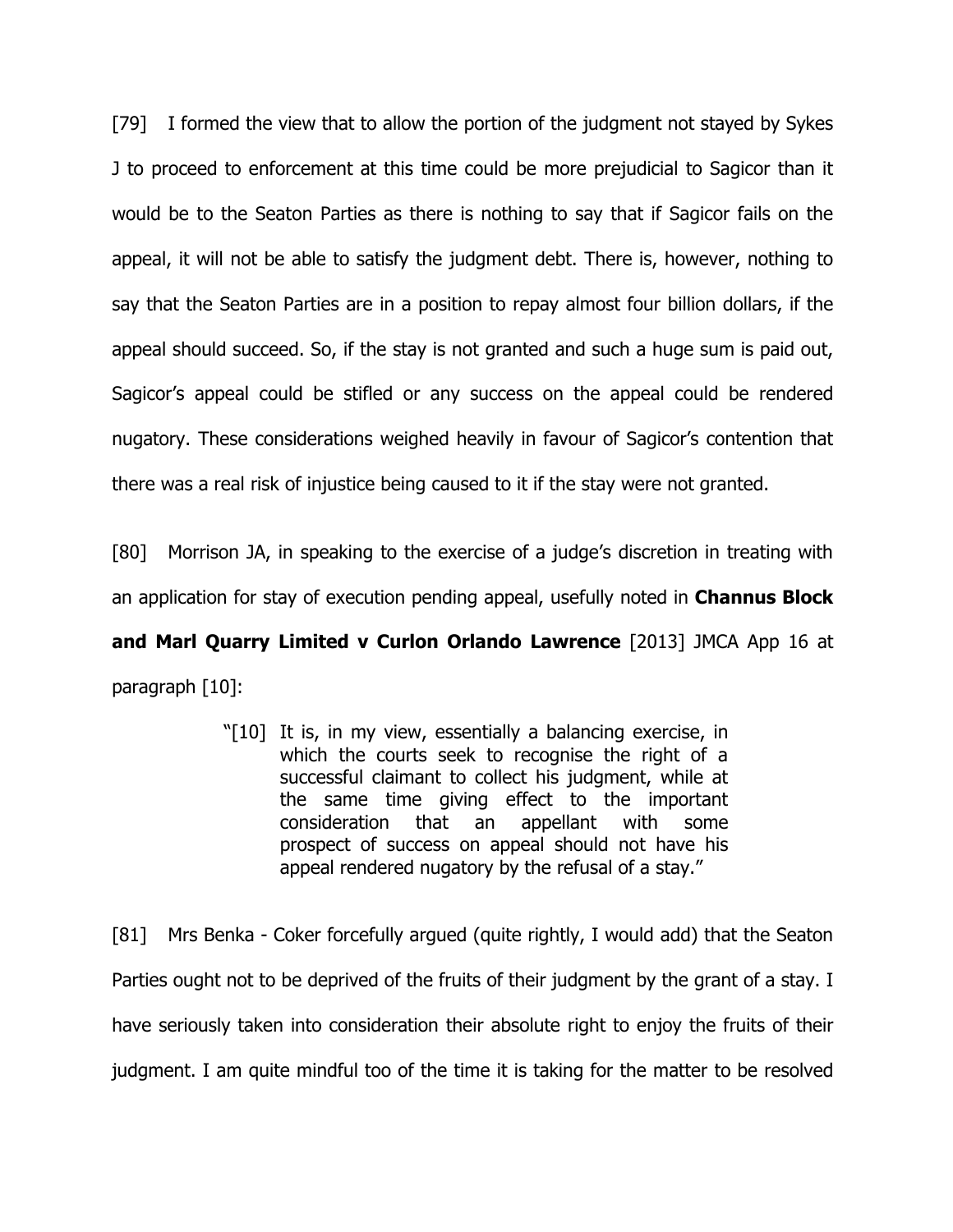and I am quite sensitive to the pressing need and the rights of the Seaton parties to have finality brought to the proceedings.

[82] It has not escaped attention that the learned trial judge had categorically ordered that the registrar's findings as to the final sum payable on the judgments would be final and there was no express provision for liberty to apply with respect to any matter arising from the process. In effect, he had left it for the registrar to determine the final judgment sum without any further reference to him. The procedure specified in the CPR that deals with claims for an account (which the Seaton claim was) was never followed. The directions for taking of the account was never applied for and made at the case management conference (or first hearing) as provided for in rule 41.2(1) of the CPR. Instead, it was made as part of the final judgment with no provision for reference back to the learned trial judge. This means that any challenge as to the accuracy in computation and/or propriety of the conduct of the accounting process by the registrar would have to be the subject of an appeal.

[83] It follows, then, that if the accounting is allowed to proceed to finality, the registrar would have to conduct the accounting process in accordance with the impugned orders of the learned trial judge and so Sagicor would still be aggrieved at the end of the process. It means that, in any event, the matter would still have to be resolved on appeal.

[84] In the light of such circumstances, I concluded that it would be highly inconvenient and, rather, imprudent to allow the process that will, inevitably, be